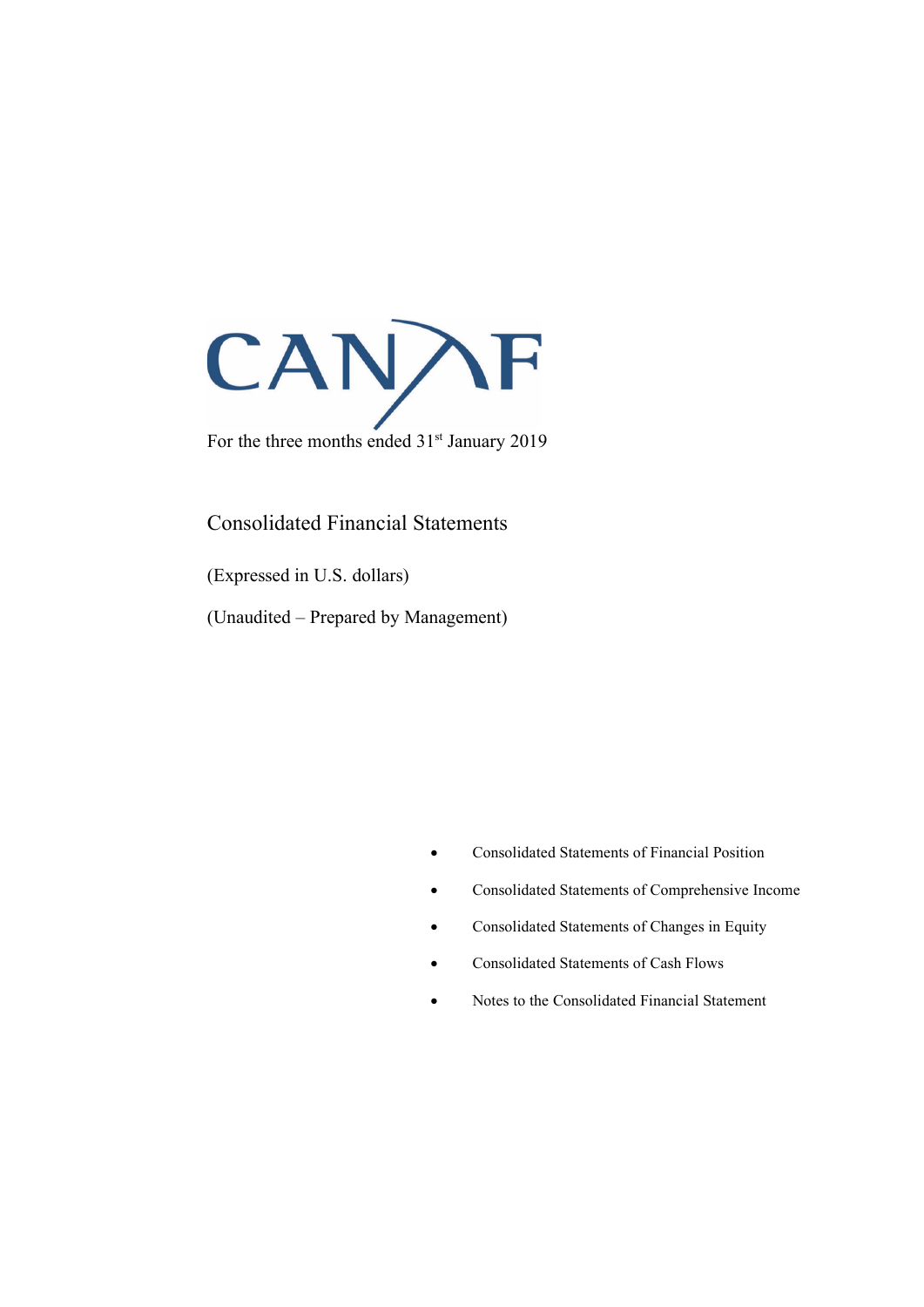(Formerly Canaf Group Inc.)

# Consolidated Statements of Financial Position

As at January 31, 2019 and October 31, 2018

(Expressed in U.S. Dollars)

|                                                                                                                                                                                                                                                      | <b>Note</b> | <b>Jan 31</b><br>2019<br>\$ | October 31,<br>2018<br>\$ |
|------------------------------------------------------------------------------------------------------------------------------------------------------------------------------------------------------------------------------------------------------|-------------|-----------------------------|---------------------------|
| <b>ASSETS</b>                                                                                                                                                                                                                                        |             |                             |                           |
| <b>CURRENT</b>                                                                                                                                                                                                                                       |             |                             |                           |
| Cash                                                                                                                                                                                                                                                 |             | 591,414                     | 552,351                   |
| <b>Trade Receivables</b>                                                                                                                                                                                                                             | 16          | 1,521,001                   | 1,240,730                 |
| Sales Tax Receivable                                                                                                                                                                                                                                 | 6           | 463                         | 4,559                     |
| Inventories                                                                                                                                                                                                                                          | 7           | 622,443                     | 836,551                   |
| Prepaid Expense and Deposits                                                                                                                                                                                                                         |             | 22,965                      | 21,896                    |
|                                                                                                                                                                                                                                                      |             | 2,758,286                   | 2,656,088                 |
| NON-CURRENT                                                                                                                                                                                                                                          |             |                             |                           |
| Property, Plant and Equipment                                                                                                                                                                                                                        | 8           | 870,984                     | 868,059                   |
| <b>Interest Bearing Borrowings</b>                                                                                                                                                                                                                   | 5           | 1,287,458                   | 1,250,290                 |
| Intangible                                                                                                                                                                                                                                           | 2(f)        |                             |                           |
|                                                                                                                                                                                                                                                      |             | 2,158,443                   | 2,118,350                 |
|                                                                                                                                                                                                                                                      |             | 4,916,729                   | 4,774,438                 |
| <b>LIABILITIES</b>                                                                                                                                                                                                                                   |             |                             |                           |
| <b>CURRENT</b>                                                                                                                                                                                                                                       |             |                             |                           |
| Trade and Other Payables                                                                                                                                                                                                                             | 9           | 745,700                     | 1,088,227                 |
| Sales Tax Payable                                                                                                                                                                                                                                    |             | 37,844                      |                           |
| Income Taxes Payable                                                                                                                                                                                                                                 | 6           | 84,206                      | 11,958                    |
| Current Portion of Bank Loan                                                                                                                                                                                                                         | 10          |                             | 78,412                    |
|                                                                                                                                                                                                                                                      |             | 867,750                     | 1,178,597                 |
| NON-CURRENT                                                                                                                                                                                                                                          |             |                             |                           |
| <b>Bank Loan</b>                                                                                                                                                                                                                                     | 10          |                             |                           |
| Deferred Tax Liability                                                                                                                                                                                                                               |             |                             |                           |
|                                                                                                                                                                                                                                                      |             | 867,750                     | 1,178,597                 |
| <b>SHAREHOLDERS' EQUITY</b>                                                                                                                                                                                                                          |             |                             |                           |
| Share Capital                                                                                                                                                                                                                                        | 11          | 8,079,463                   | 8,079,463                 |
| Additional Paid in Capital                                                                                                                                                                                                                           | 5           | 1,342,549                   | 1,342,549                 |
| Accumulated Other Comprehensive Loss -                                                                                                                                                                                                               |             |                             |                           |
| Foreign Currency Translation Reserve                                                                                                                                                                                                                 |             | (1,389,227)                 | (1,778,337)               |
| Non-Controlling Interest                                                                                                                                                                                                                             | 5           | 3,832                       | 74,228                    |
| Deficit                                                                                                                                                                                                                                              |             | (3,987,639)                 | (4, 122, 063)             |
|                                                                                                                                                                                                                                                      |             | 4,048,978                   | 3,595,840                 |
|                                                                                                                                                                                                                                                      |             | 4,916,728                   | 4,774,437                 |
|                                                                                                                                                                                                                                                      |             |                             |                           |
| <b>Working Capital (excluding cash)</b>                                                                                                                                                                                                              |             | 1,890,536                   | 1,477,490                 |
| Nature of Operations (Note 1)<br>Economic Dependence (Note 17)<br>Commitment (Note 18)<br>Segment Information (Note 19)<br>The accompanying notes are an integral part of the consolidated financial statements.<br>Approved on Behalf of the Board: |             |                             |                           |

Christopher Way, Director

*"Christopher Way" "Kevin Corrigan"*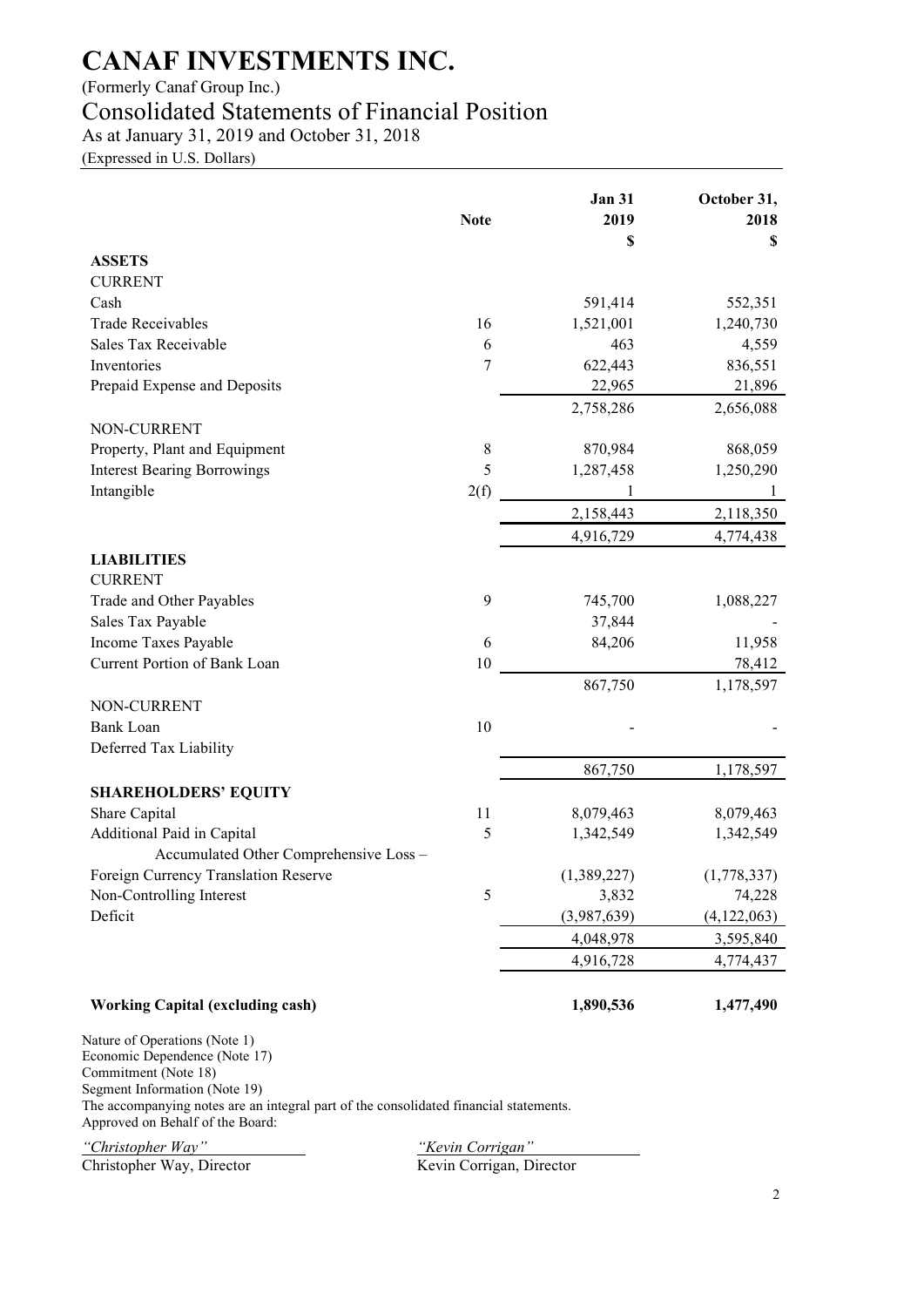### (Formerly Canaf Group Inc.)

## Consolidated Statements of Comprehensive Income

For the Quarter Ended January 31, 2019 and 2018

(Expressed in U.S. Dollars)

|                                                                                  |          | 3 Months Ended<br>31, January   |                          |
|----------------------------------------------------------------------------------|----------|---------------------------------|--------------------------|
|                                                                                  | Note     | 2019<br>\$                      | 2018<br>\$               |
| <b>SALES</b><br><b>COST OF SALES</b>                                             | 14       | 2,419,633<br>(2,090,114)        | 3,273,213<br>(3,024,651) |
| <b>GROSS PROFIT</b>                                                              |          | 329,519                         | 248,562                  |
| <b>EXPENSES</b>                                                                  |          |                                 |                          |
| General and Administrative<br>Interest on Bank Loan<br>Foreign Exchange Gain     | 15<br>10 | (119,276)<br>(1,398)<br>(1,525) | (167, 892)               |
|                                                                                  |          | (122, 199)                      | (167, 892)               |
| <b>INCOME BEFORE OTHER ITEMS</b>                                                 |          | 207,319                         | 80,670                   |
| Interest Income<br>Other Income                                                  |          | 38,759<br>8,254                 |                          |
| <b>INCOME BEFORE INCOME TAXES</b>                                                |          | 254,332                         | 80,670                   |
| Current Income Tax (Expense)<br>Deferred Income Tax (Expense) Recovery           |          | (66, 965)                       | 106,456                  |
| <b>NET INCOME FOR THE YEAR</b>                                                   |          | 187,367                         | 187,126                  |
| <b>OTHER COMPREHENSIVE LOSS</b>                                                  |          |                                 |                          |
| Foreign Currency Translation Gain/(Loss)                                         |          | 401,214                         | 365,689                  |
| NET COMPREHENSIVE INCOME FOR THE YEAR                                            |          | 588,581                         | 552,815                  |
| Attributable to the Shareholders<br>Attributable to the Non-Controlling Interest |          | 523,535<br>65,046               | 552,815                  |
|                                                                                  |          | 588,581                         | 552,815                  |
| BASIC AND DILUTED EARNINGS PER SHARE                                             |          | 0.00                            | $0.00\,$                 |
| WEIGHTED AVERAGE NUMBER OF COMMON<br>SHARES OUTSTANDING - BASIC AND DILUTED      |          | 47, 426, 195                    | 47,426,195               |

The accompanying notes are an integral part of the consolidated financial statements.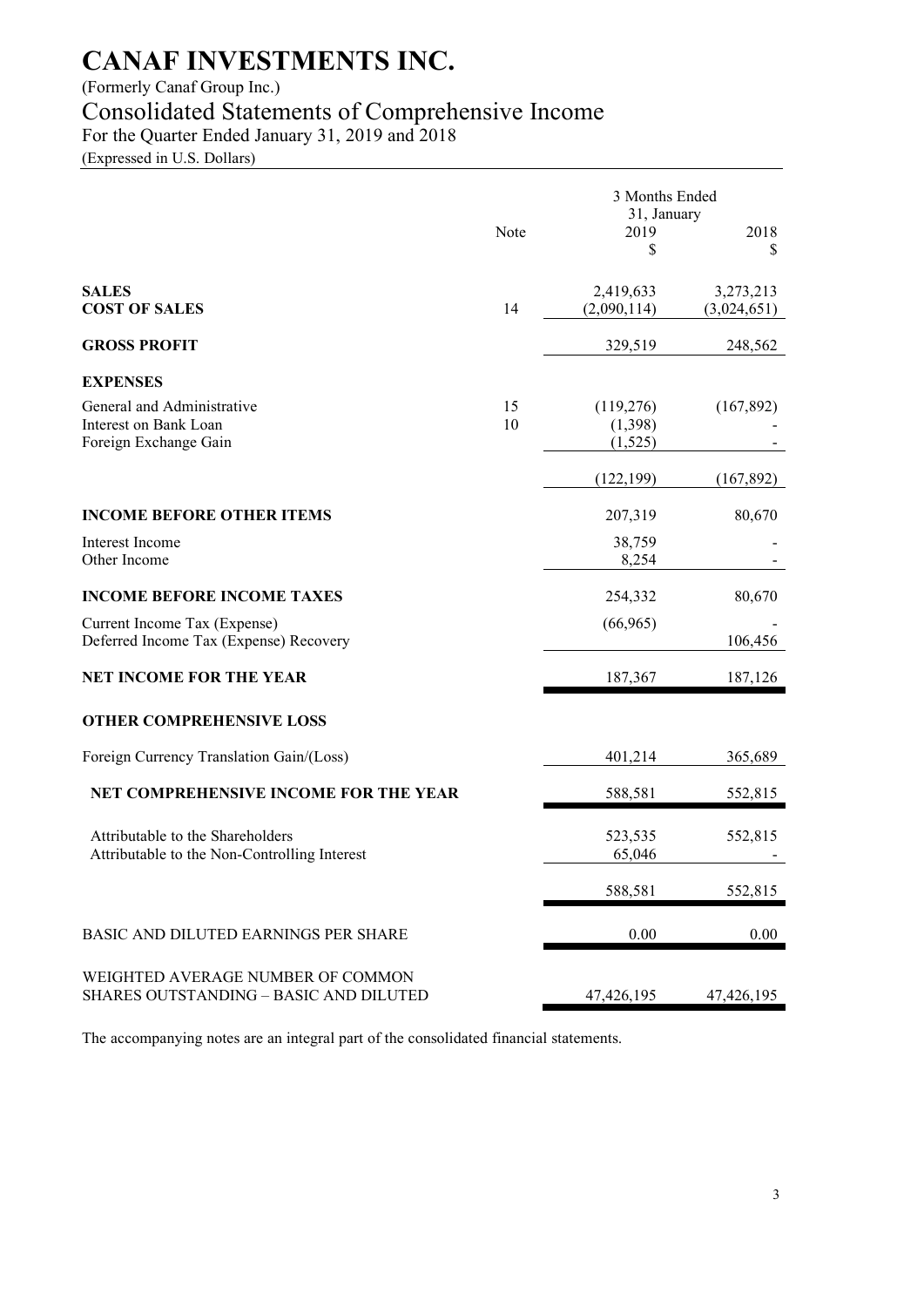(Formerly Canaf Group Inc.) Consolidated Statements of Changes in Equity For the Quarter Ended January 31, 2019 and 2018

(Expressed in U.S. Dollars)

|                                                     | <b>Notes</b> | Number of<br>Common<br><b>Shares</b> | <b>Share</b><br>Capital<br>S | Foreign<br>Currency<br><b>Translation</b><br><b>Reserve</b><br>\$ | <b>Additional</b><br>Paid in<br>Capital<br>\$ | <b>Deficit</b><br><sup>\$</sup> | Non-<br>Controlling<br><b>Interest</b><br>\$ | <b>Total</b><br>Shareholder<br>s' Equity<br>S |
|-----------------------------------------------------|--------------|--------------------------------------|------------------------------|-------------------------------------------------------------------|-----------------------------------------------|---------------------------------|----------------------------------------------|-----------------------------------------------|
| Balance, October 31, 2017                           |              | 47,426,195                           | 8,079,463                    | (1,463,628)                                                       |                                               | (4,707,197)                     | $\overline{\phantom{a}}$                     | 1,908,638                                     |
| Sales of subsidiary to non-<br>controlling interest | 5            |                                      |                              |                                                                   | 1,342,549                                     |                                 | 46,509                                       | 1,389,058                                     |
| Net Income for the Period                           |              |                                      |                              |                                                                   |                                               | 585,134                         | 38,750                                       | 623,884                                       |
| Foreign Currency Translation Gain                   |              |                                      | $\overline{\phantom{0}}$     | (314,709)                                                         |                                               |                                 | (11, 031)                                    | (325,740)                                     |
| Balance, October 31, 2018                           |              | 47,426,195                           | 8,079,463                    | (1,778,337)                                                       | 1,342,549                                     | (4,122,063)                     | 74,228                                       | 3,595,840                                     |
| Balance, October 31, 2018                           |              | 47,426,195                           | 8,079,463                    | (1,778,337)                                                       | 1,342,549                                     | (4,122,063)                     | 74,228                                       | 3,595,840                                     |
| Dividends Paid                                      |              |                                      |                              |                                                                   |                                               |                                 | (135, 442)                                   | (135, 442)                                    |
| Net Income for the Period                           |              |                                      |                              |                                                                   |                                               | 134,425                         | 52,942                                       | 187,367                                       |
| Foreign Currency Translation Gain                   |              |                                      |                              | 389,110                                                           |                                               |                                 | 12,104                                       | 401,214                                       |
| Balance, January 31, 2019                           |              | 47,426,195                           | 8,079,463                    | (1,389,227)                                                       | 1,342,549                                     | (3,987,638)                     | 3,832                                        | 4,048,979                                     |

The accompanying notes are an integral part of the consolidated financial statements.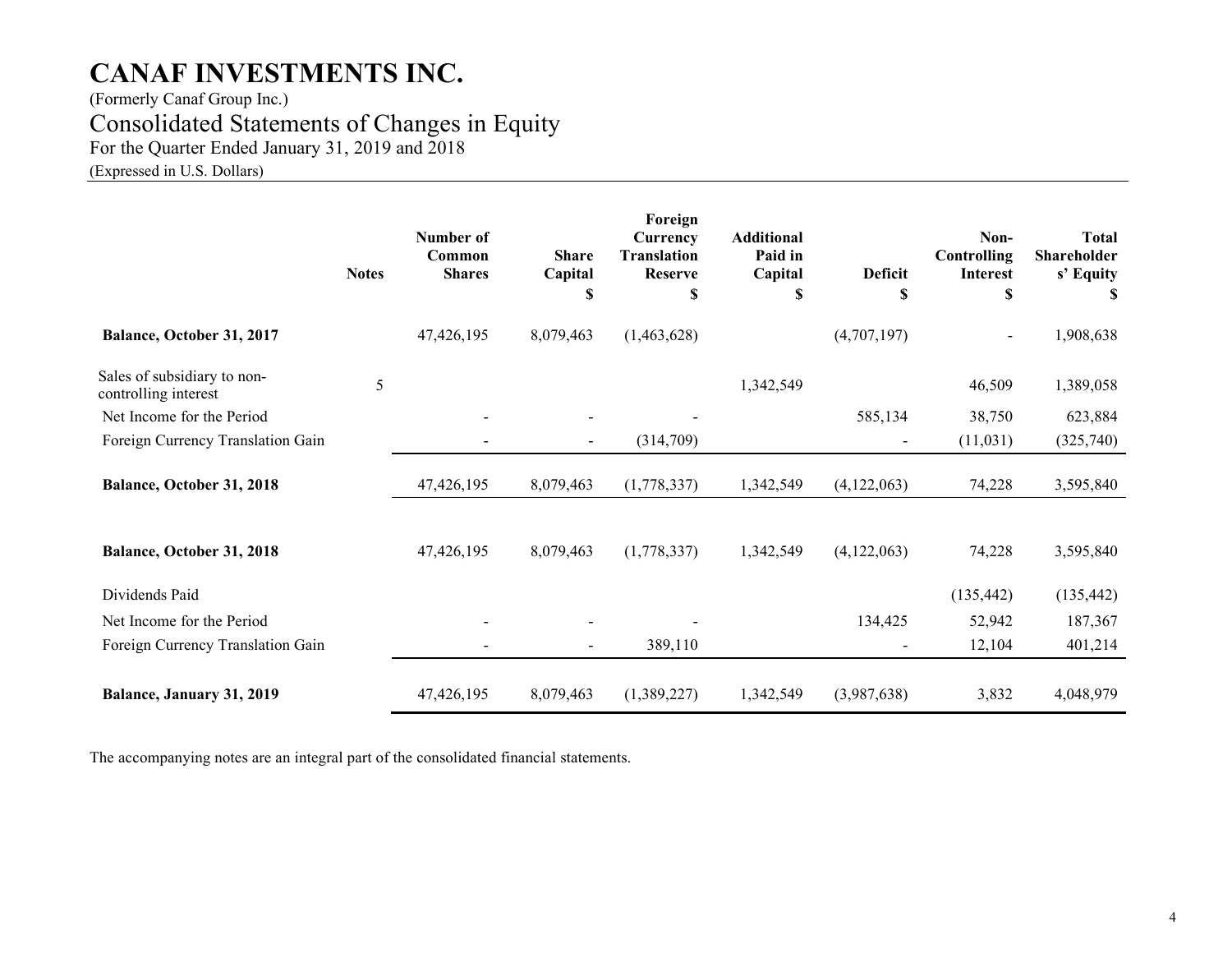### (Formerly Canaf Group Inc.)

## Consolidated Statements of Cash Flows

For the Quarter Ended January 31, 2019 and 2018

(Expressed in U.S. Dollars)

|                                             |             | <b>3 Months Ended</b> |               |
|---------------------------------------------|-------------|-----------------------|---------------|
|                                             |             | <b>Jan 31</b>         | <b>Jan 31</b> |
|                                             |             | 2019                  | 2018          |
|                                             | <b>Note</b> | \$                    | \$            |
| <b>CASH PROVIDED BY (USED FOR):</b>         |             |                       |               |
| <b>OPERATING ACTIVITIES</b>                 |             |                       |               |
| Net Income for the period                   |             | 187,367               | 623,884       |
| Non-Cash Items                              |             |                       |               |
| Depreciation - Cost of Sales                |             | 100,743               | 409,937       |
| Deferred Tax Expense (Recovery)             |             |                       | (133, 176)    |
|                                             |             | 288,111               | 900,645       |
| Change in Non-Cash Working Capital Accounts | 13          | (295, 572)            | (161, 264)    |
|                                             |             | (7, 461)              | 739,381       |
| <b>FINANCING ACTIVITY</b>                   |             |                       |               |
| Principal Repayments of Bank Loan           |             | (78, 412)             | (335, 929)    |
| <b>INVESTING ACTIVITY</b>                   |             |                       |               |
| Purchase of Property, Plant and Equipment   |             | (2, 473)              | (269, 949)    |
| <b>INCREASE (DECREASE) IN CASH</b>          |             | (88, 346)             | 133,503       |
| Effect of Exchange Rate Changes on Cash     |             | 127,408               | (34, 762)     |
| Cash, Beginning of the Period               |             | 552,351               | 453,609       |
| <b>CASH, END OF THE PERIOD</b>              |             | 591,413               | 552,351       |

Supplemental Cash Flow Information (Note 13)

The accompanying notes are an integral part of the consolidated financial statements.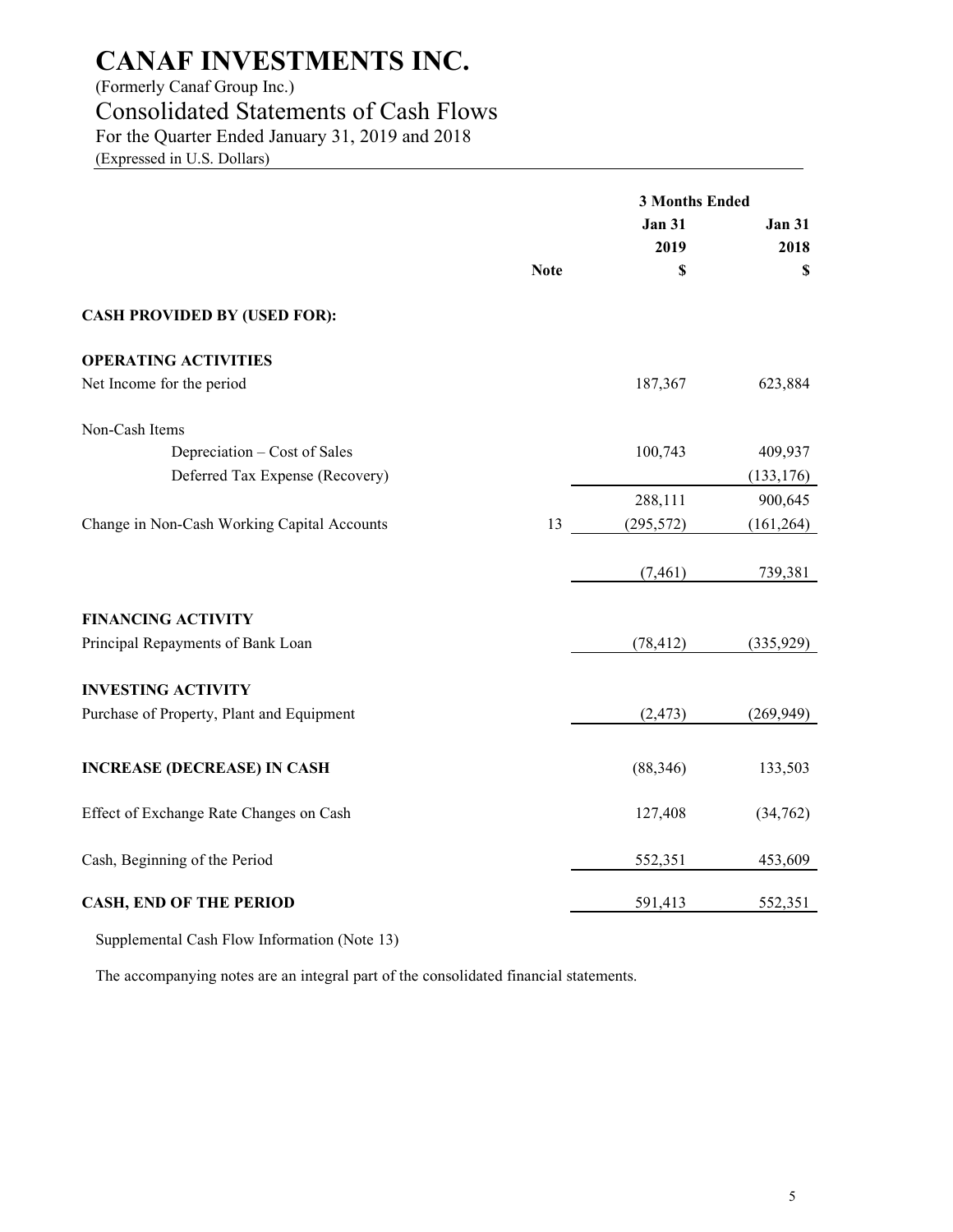## **CANAF INVESTMENTS INC.**  (Formerly Canaf Group Inc.) Notes to the Consolidated Financial Statements For the Quarter Ended January 31, 2019 (Expressed in U.S. Dollars)

#### **NOTE 1 – NATURE OF OPERATIONS**

Canaf Investments Inc. (formerly Canaf Group Inc.) (the "Company") is incorporated in the Province of Alberta and owns and operates a coal processing plant in South Africa which processes coal and coal products into calcine, a coke substitute with a high carbon content.

The head office, principal address, and records office of the Company are located at Suite 500 – 666 Burrard Street, Vancouver, British Columbia, Canada, V6C 3P6.

These consolidated financial statements have been prepared in accordance with International Financial Reporting Standards ("IFRS") on the basis that the Company is a going concern and will be able to meet its obligations and continue its operations for its next fiscal year.

The Company's ability to continue as a going concern is dependent upon its ability to generate profitable operations from its coal processing business. Sales of the Company are substantially derived from two customers, and as a result, the Company is economically dependent on these customers (Note 17). The Company is dependent on the operating cash flows from its coal processing business and the financial support of its shareholders and related parties to finance its operations and to discharge liabilities in the normal course of business. Loss of a customer or reduced sales from a customer may have a material adverse effect on the Company's financial condition.

The Company has working capital of \$1,890,536 as at January 31, 2019 (\$1,477,490 as at October 31, 2018). Management believes that the Company has sufficient cash resources to meet its obligations for at least 12 months from the end of the reporting period.

#### **NOTE 2 – SIGNIFICANT ACCOUNTING POLICIES**

#### **a) Statement of Compliance**

The consolidated financial statements have been prepared in accordance with IFRS as issued by the International Accounting Standards Board ("IASB") and Interpretations of the International Financial Reporting Interpretations Committee ("IFRIC").

These consolidated financial statements were approved and authorized for issue by the Board of Directors on March 26, 2019.

#### **b) Basis of Preparation**

These consolidated financial statements have been prepared on a historical cost basis. Cost is the fair value of the consideration given in exchange for net assets.

#### **c) Basis of Consolidation**

These consolidated financial statements include the accounts of the Company and all its subsidiaries (collectively, the "Company"):

| Country of           |                |                            |
|----------------------|----------------|----------------------------|
| Incorporation        | Holding        | <b>Functional Currency</b> |
| Canada               | Parent Company | Canadian Dollar            |
|                      |                |                            |
| South Africa         | 100%           | South African Rand         |
|                      |                |                            |
| South Africa         | 70%            | South African Rand         |
| Sierra Leone         | 51%            | Canadian Dollar            |
| <b>United States</b> | $100\%$        | Canadian Dollar            |
| <b>United States</b> | $100\%$        | Canadian Dollar            |
|                      |                |                            |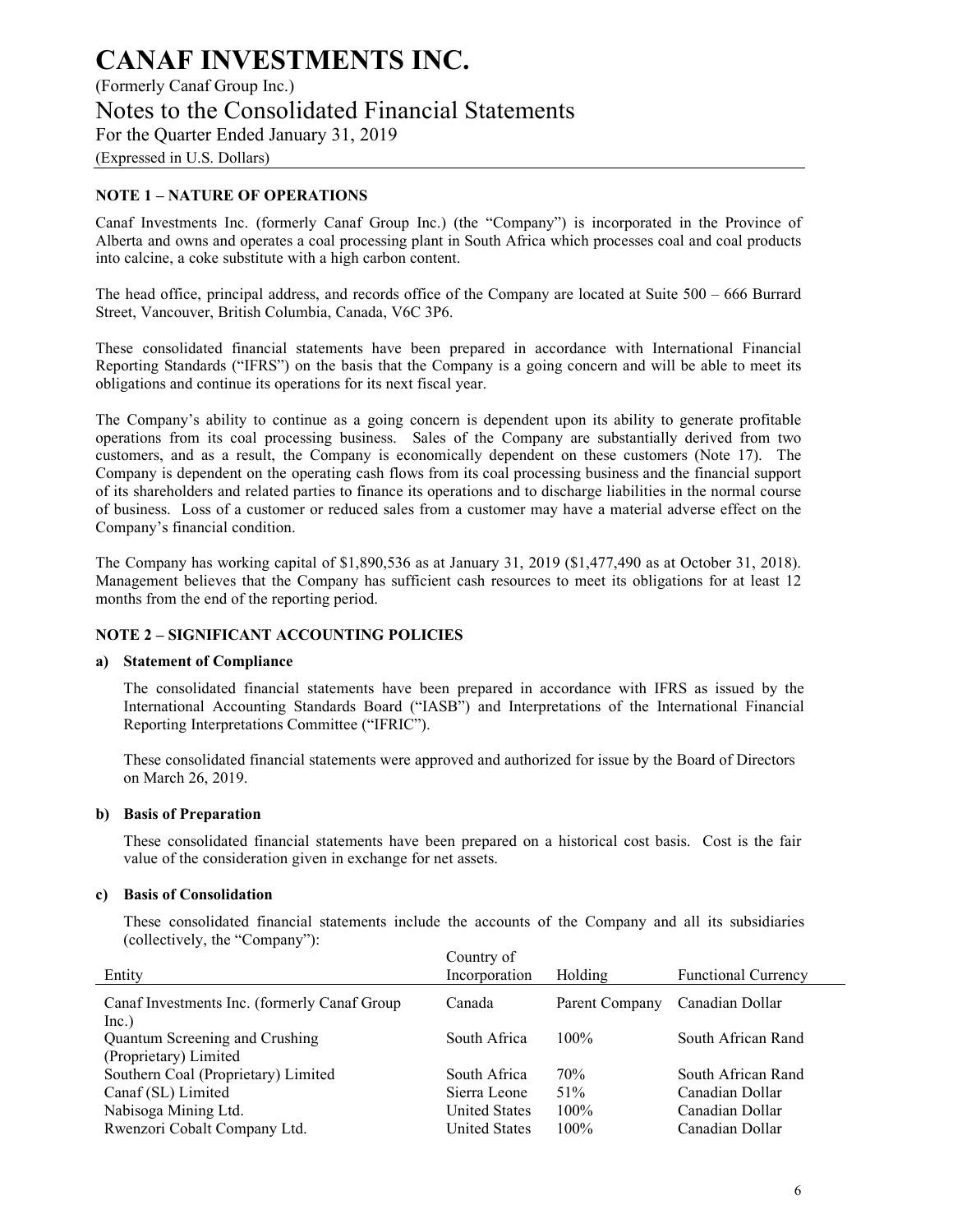(Formerly Canaf Group Inc.)

Notes to the Consolidated Financial Statements

For the Quarter Ended January 31, 2019

(Expressed in U.S. Dollars)

#### **c) Basis of Consolidation (Continued)**

Intercompany balances and transactions are eliminated in preparing these consolidated financial statements. The net assets and net profit attributable to outside shareholders are presented as amounts attributable to non-controlling interests in the consolidated statement of financial position and consolidated statement of comprehensive income.

Canaf (SL) Limited, Nabisoga Mining Ltd., and Rwenzori Cobalt Company Ltd. are inactive subsidiaries.

#### **d) Foreign Currency**

These consolidated financial statements are presented in U.S. dollars. Each entity determines its own functional currency (Note 2(c)) and items included in the financial statements of each entity are measured using that functional currency.

#### **i) Transactions and Balances in Foreign Currencies**

Foreign currency transactions are translated into the functional currency of the respective entity, using the exchange rates prevailing at the dates of the transactions. Foreign exchange gains and losses resulting from the settlement of such transactions and from the remeasurement of monetary items at year-end exchange rates are recognized immediately in profit or loss.

Non-monetary items measured at historical cost are translated using the exchange rates at the date of the transaction and are not retranslated. Non-monetary items measured at fair value are translated using the exchange rates at the date when fair value was determined.

#### **ii) Foreign Operations**

On consolidation, the assets and liabilities of foreign operations are translated into U.S. dollars from their functional currency at the exchange rate prevailing at the reporting date and their income statements are translated at the exchange rate prevailing at the dates of the transactions. The exchange differences arising on the translation are recognized in other comprehensive income and accumulated in the foreign currency translation reserve in equity. On disposal of a foreign operation, the component of other comprehensive income relating to that particular foreign operation is recognized in earnings as part of the gain or loss on disposal.

#### **e) Inventories**

Inventories consist of raw materials and finished goods (calcine) and are valued at the lower of cost and estimated net realizable value. Estimated net realizable value is the estimated selling price in the ordinary course of business less any cost of disposal.

Cost is determined on the following basis: Raw materials and packing material are valued at average cost. Finished goods are valued at raw material cost plus labour cost and an appropriate portion of the related fixed and variable manufacturing overhead expenses based on normal capacity.

Cost of sales is determined on a weighted average cost basis and includes transportation and handling costs.

#### **f) Intangible Assets**

Intangible assets represent the identifiable value of customer contracts acquired on the purchase of the South African subsidiary in 2007. On October 31, 2008, the Company wrote down the carrying value of its intangible assets to a nominal amount.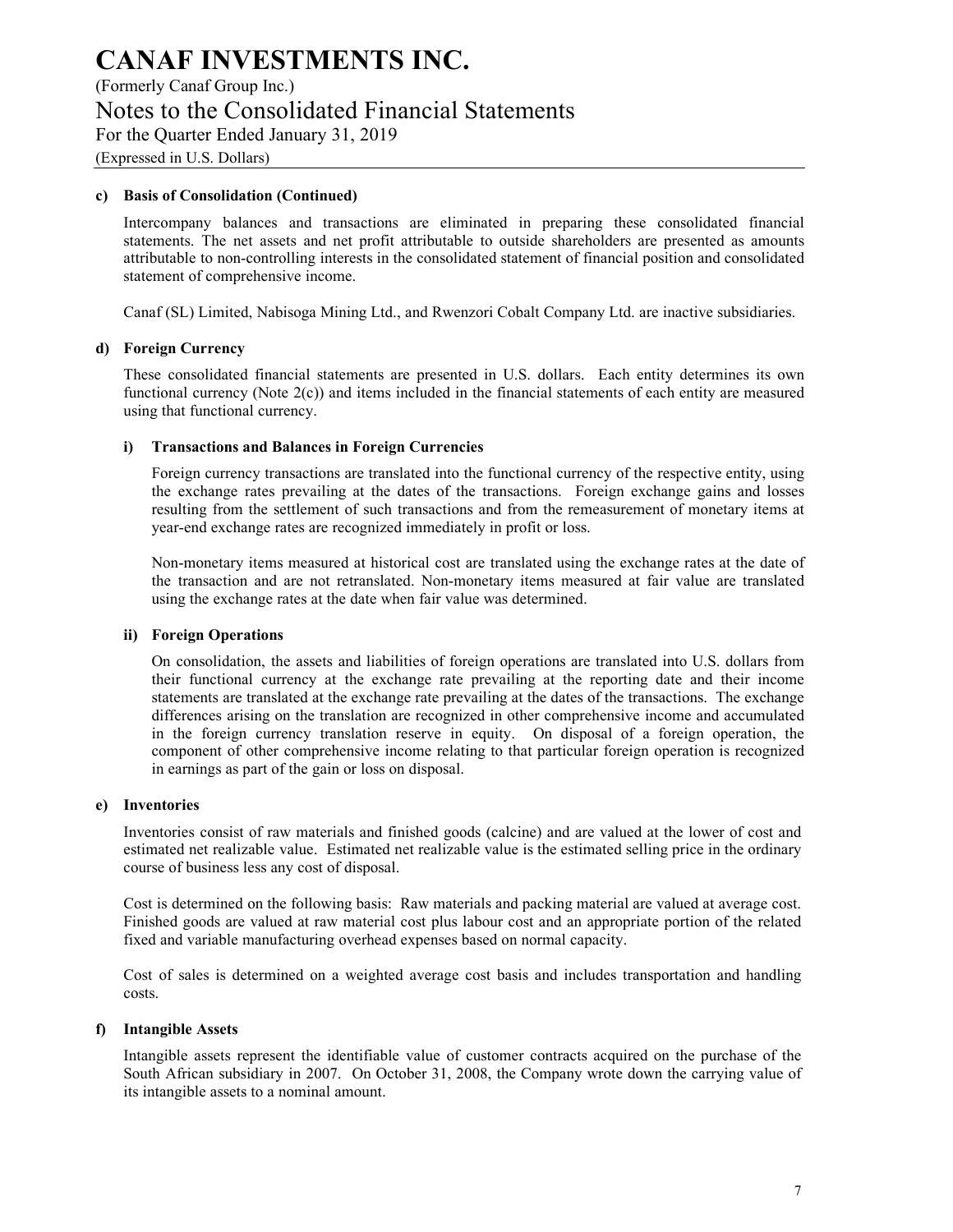## **CANAF INVESTMENTS INC.**  (Formerly Canaf Group Inc.)

Notes to the Consolidated Financial Statements

For the Quarter Ended January 31, 2019

(Expressed in U.S. Dollars)

#### **g) Property, Plant and Equipment**

Property, plant and equipment are recorded at cost less accumulated depreciation and accumulated impairment losses.

Depreciation is recognized to write off the cost of the property, plant and equipment less their residual values over their useful lives using the straight line method at the following rates, except in the year of acquisition, when one half of the rates are used:

| 3 Years |
|---------|
| 5 Years |
| 5 Years |
| 5 Years |
| 5 Years |
|         |

An item of property, plant and equipment is derecognized upon disposal or when no future economic benefits are expected to arise from the continued use of the asset. Any gain or loss arising on the disposal or retirement of an item of property, plant and equipment is determined as the difference between the sales proceeds and the carrying amount of the asset and is recognized in profit or loss.

#### **h) Impairment of Non-Current Assets**

At the end of each reporting period, the Company reviews the carrying amounts of its non-current assets to determine whether there is any indication that those assets have suffered an impairment loss. Individual assets are grouped together as a cash generating unit for impairment assessment purposes at the lowest level at which there are identifiable cash flows that are independent from other group assets.

If any such indication of impairment exists, the Company makes an estimate of its recoverable amount. The recoverable amount is the higher of fair value less costs to sell and value in use. Where the carrying amount of a cash generating unit exceeds its recoverable amount, the cash generating unit is considered impaired and is written down to its recoverable amount. In assessing the value in use, the estimated future cash flows are adjusted for the risks specific to the cash generating unit and are discounted to their present value with a discount rate that reflects the current market indicators.

Where an impairment loss subsequently reverses, the carrying amount of the cash generating unit is increased to the revised estimate of its recoverable amount, to the extent that the increased carrying amount does not exceed the carrying amount that would have been determined had no impairment loss been recognized for the cash generating unit in prior years. A reversal of an impairment loss is recognized as income immediately.

#### **i) Revenue Recognition**

Revenue from the sale of calcine is recognized upon transfer of title which is completed when the physical product is delivered to customers and collection is reasonably assured. Interest and other income are recognized when earned and collection is reasonably assured.

#### **j) Provisions**

Provisions are recognized when the Company has a present legal or constructive obligation as a result of a past event, it is probable that an outflow of resources embodying economic benefits will be required to settle the obligation, and a reliable estimate can be made of the amount of the obligation. The amount recognized as a provision is the best estimate of the consideration required to settle the present obligation at the end of the reporting period, taking into account the risks and uncertainties surrounding the obligation. As at January 31, 2019 and October 31, 2018, the Company has no material provisions.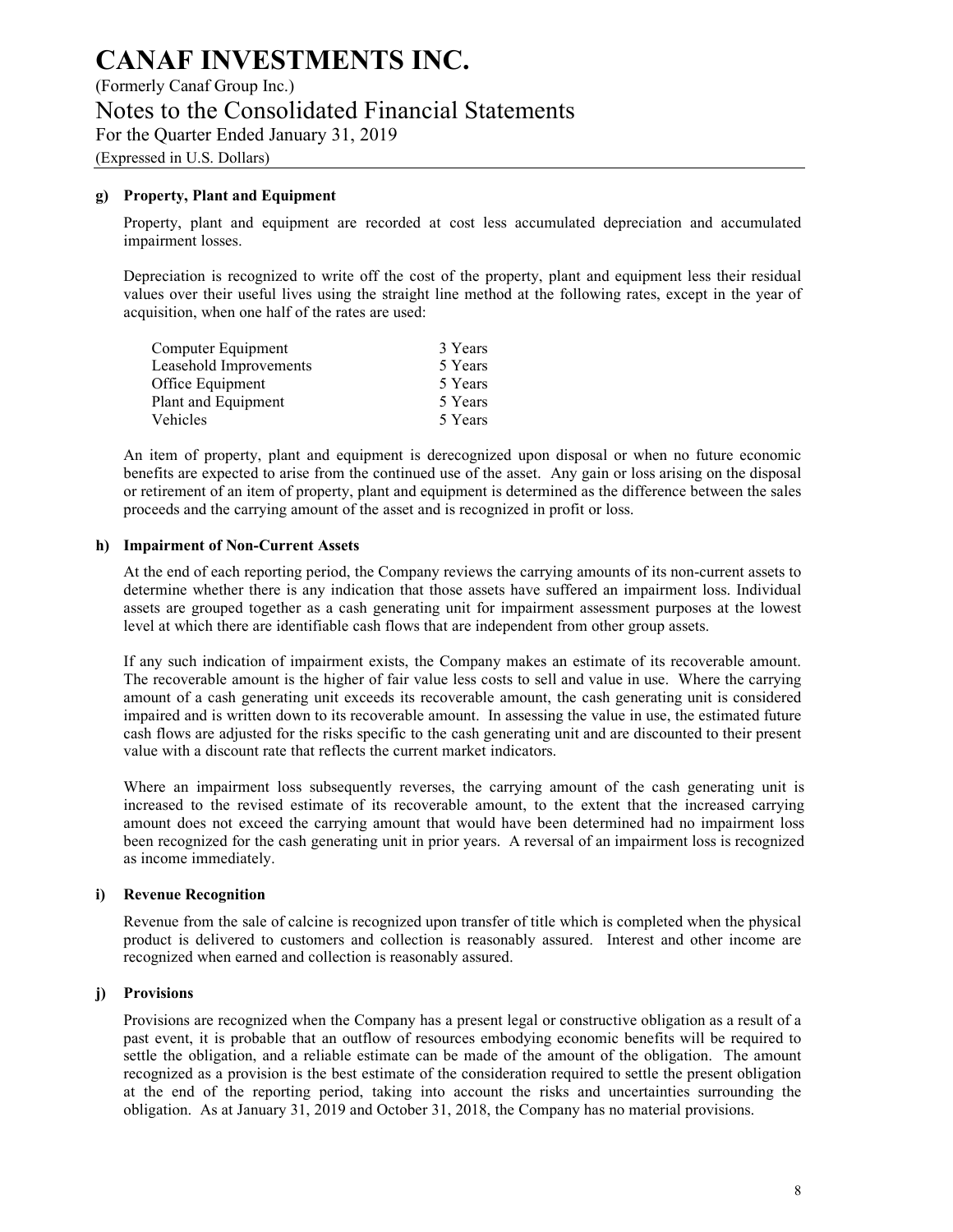(Formerly Canaf Group Inc.)

Notes to the Consolidated Financial Statements

For the Quarter Ended January 31, 2019

(Expressed in U.S. Dollars)

#### **k) Share Capital**

Share capital includes cash consideration received for share issuances, net of commissions and issue costs. Common shares issued for non-monetary consideration are recorded at their fair market value based upon the trading price of the Company's shares on the TSX Venture Exchange on the date of the agreement.

#### **l) Share-Based Payments**

The fair value method of accounting is used for share-based payment transactions. Under this method, the cost of stock options and other share-based payments is recorded based on the estimated fair value using the Black-Scholes option pricing model at the grant date and is charged to profit over the vesting period. The amount recognized as an expense is adjusted to reflect the number of equity instruments expected to vest.

Upon the exercise of stock options and other share-based payments, consideration received on the exercise of these equity instruments is recorded as share capital and the related share-based payment reserve is transferred to share capital.

#### **m) Earnings per Common Share**

Basic earnings per share is calculated by dividing the net income available to common shareholders by the weighted average number of common shares outstanding during the year. Diluted earnings per share is computed in accordance with the treasury stock method and based on the weighted average number of common shares and dilutive equity instruments. Diluted loss per share is the same as basic loss per share, as the issuance of shares on the exercise of stock options and share purchase warrants is anti-dilutive.

#### **n) Income Taxes**

Tax expense recognized in profit or loss comprises the sum of deferred tax and current tax not recognized in other comprehensive income or directly in equity.

#### **i) Current Income Tax**

Current income tax assets and/or liabilities comprise those claims from, or, obligations to, fiscal authorities relating to the current or prior reporting periods that are unpaid at the reporting date. Current tax is payable on taxable profit, which differs from profit or loss in the consolidated financial statements. Calculation of current tax is based on tax rates and tax laws that have been enacted or substantively enacted by the end of the reporting period.

#### **ii) Deferred Income Tax**

Deferred income taxes are calculated using the liability method on temporary differences between the carrying amounts of assets and liabilities and their tax bases. Deferred tax assets and liabilities are calculated, without discounting, at tax rates that are expected to apply to their respective period of realization, provided they are enacted or substantively enacted by the end of the reporting period. Deferred tax liabilities are always provided for in full.

Deferred tax assets are recognized to the extent that it is probable that they will be able to be utilized against future taxable income. Deferred tax assets and liabilities are offset only when the Company has a right and intention to offset current tax assets and liabilities from the same taxation authority.

Changes in deferred tax assets or liabilities are recognized as a component of tax income or expense in profit or loss, except where they relate to items that are recognized in other comprehensive income or directly in equity, in which case the related deferred tax is also recognized in other comprehensive income or equity, respectively.

#### **o) Financial Instruments**

Financial assets and financial liabilities are recognized when the Company becomes a party to the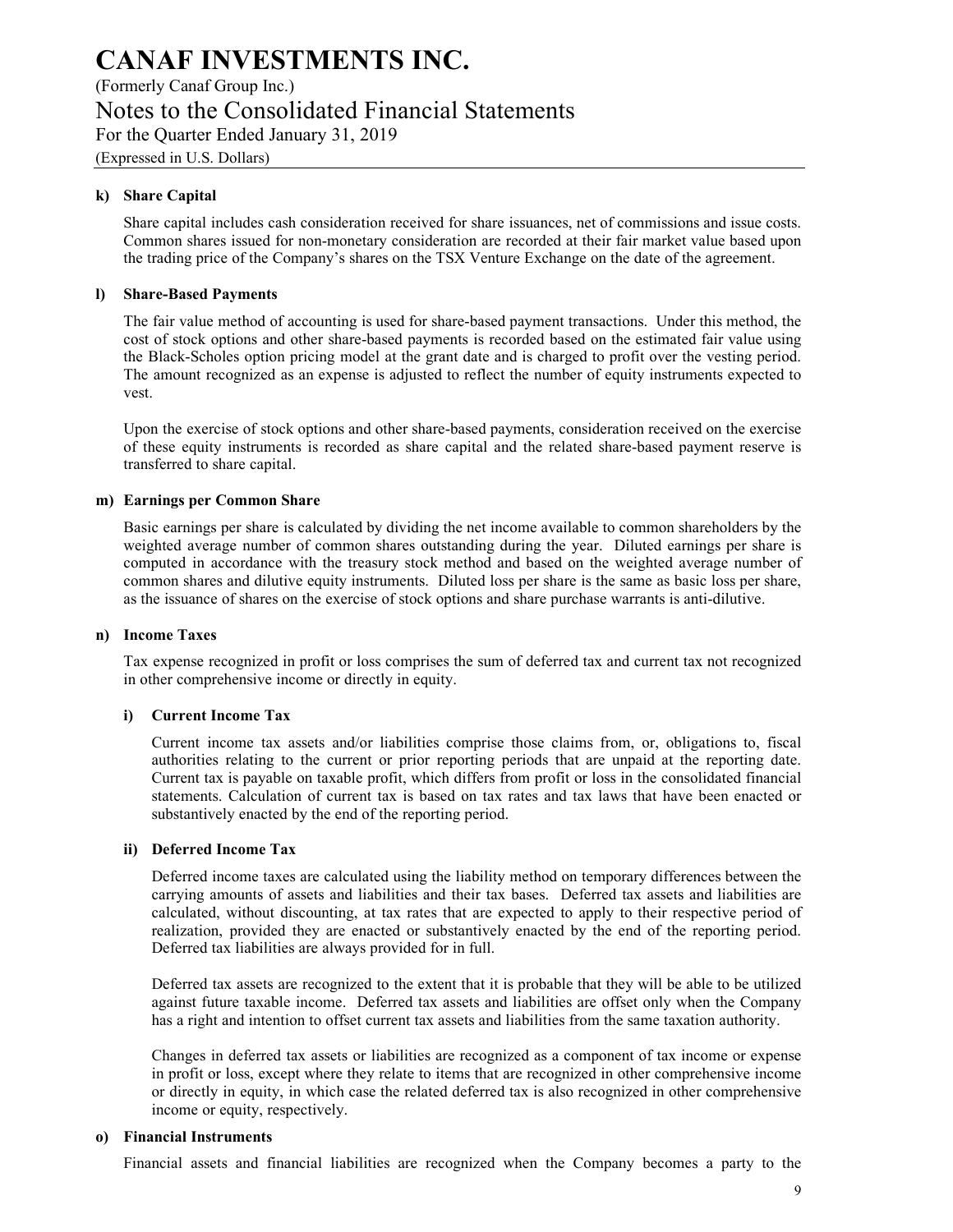## **CANAF INVESTMENTS INC.**  (Formerly Canaf Group Inc.) Notes to the Consolidated Financial Statements For the Quarter Ended January 31, 2019 (Expressed in U.S. Dollars)

#### contractual provisions of the financial instrument.

Financial assets and financial liabilities are initially measured at fair value. Transaction costs that are directly attributable to the acquisition or issue of financial assets and financial liabilities (other than financial assets and financial liabilities classified at fair value through profit or loss) are added to, or deducted from, the fair value of the financial assets or financial liabilities, as appropriate, on initial recognition. Transaction costs directly attributable to the acquisition of financial assets or financial liabilities classified at fair value through profit or loss are recognized immediately in profit or loss.

Financial assets and financial liabilities are measured subsequently as described below. The Company does not have any derivative financial instruments.

#### **i) Financial Assets**

For the purpose of subsequent measurement, financial assets, other than those designated and effective as hedging instruments, are classified into the following categories upon initial recognition:

- Financial assets at fair value through profit or loss;
- Loans and receivables;
- Held-to-maturity investments; and
- Available-for-sale financial assets.

The category determines subsequent measurement and whether any resulting income and expense is recognized in profit or loss or in other comprehensive income.

- *Financial assets at fair value through profit or loss* Financial assets at fair value through profit or loss include financial assets that are either classified as held for trading or that meet certain conditions and are designated at fair value through profit or loss upon initial recognition. All derivative financial instruments fall into this category, except for those designated and effective as hedging instruments. Assets in this category are measured at fair value with gains or losses recognized in profit or loss. The Company's cash falls into this category of financial instruments.
- *Loans and receivables* Loans and receivables are non-derivative financial assets with fixed or determinable payments that are not quoted in an active market. After initial recognition, these are measured at amortized cost using the effective interest method, less any provision for impairment. Discounting is omitted where the effect of discounting is immaterial. The Company's loan receivable, due from non-controlling interest and trade receivables fall into this category of financial instruments.
- *Held-to-maturity investments* Held-to-maturity investments are non-derivative financial assets with fixed or determinable payments and fixed maturity, other than loans and receivables. Investments are classified as held-to-maturity if the Company has the intention and ability to hold them until maturity. The Company currently does not hold financial assets in this category.
- *Available-for-sale financial assets* Available-for-sale financial assets are non-derivative financial assets that are either designated to this category or do not qualify for inclusion in any of the other categories of financial assets. The Company currently does not hold financial assets in this category.

For financial assets measured at amortized cost, if, in a subsequent period, the amount of the impairment loss decreases and the decrease can be related objectively to an event occurring after the impairment was recognized, then the previously recognized impairment loss is reversed through profit or loss to the extent that the carrying amount of the investment at the date that the impairment is reversed does not exceed what the amortized cost would have been had the impairment not been recognized.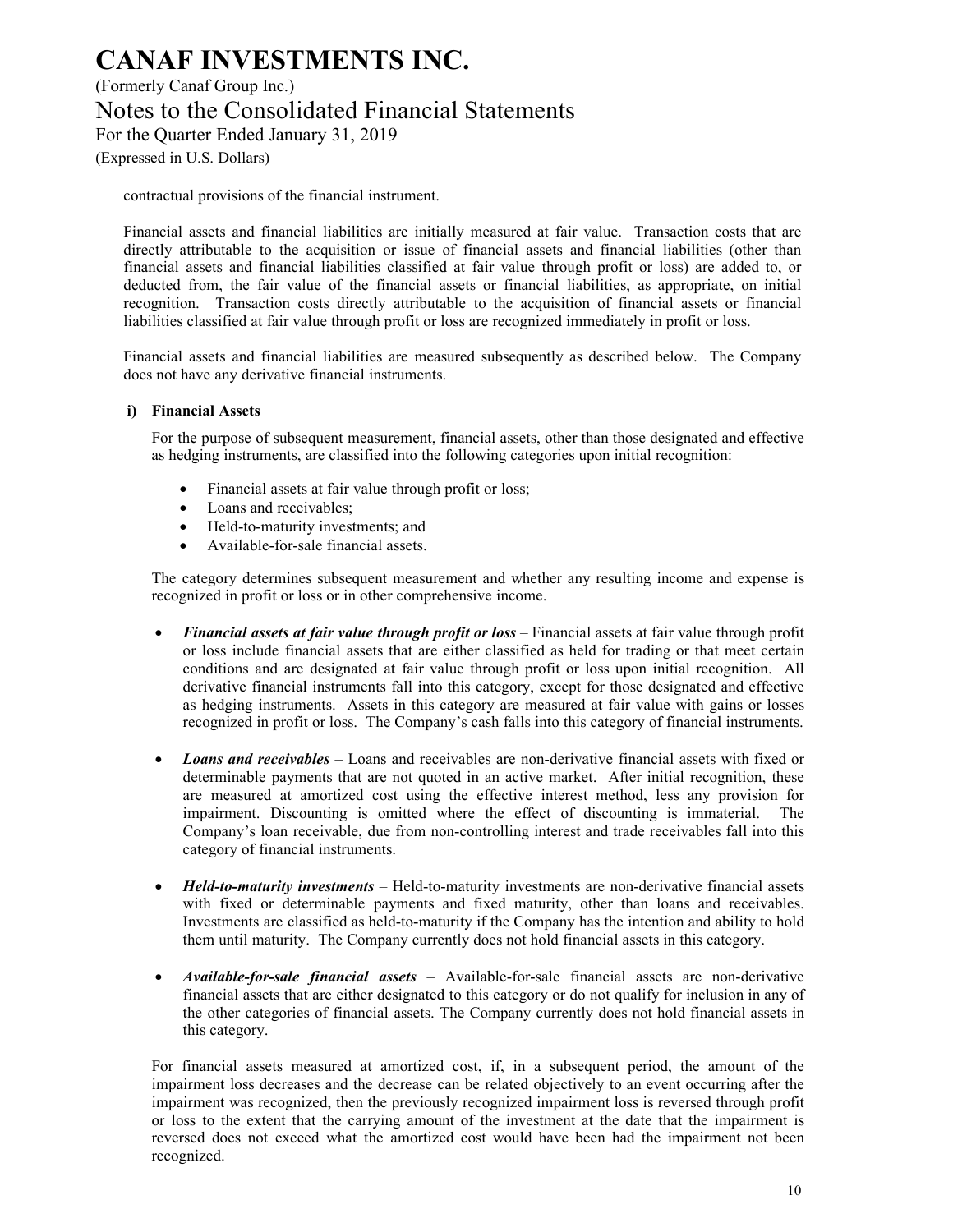(Formerly Canaf Group Inc.)

Notes to the Consolidated Financial Statements

For the Quarter Ended January 31, 2019

(Expressed in U.S. Dollars)

Financial assets are derecognized when the contractual rights to the cash flows from the financial asset expire or when the financial asset and all substantial risks and rewards are transferred.

#### **ii) Financial Liabilities**

For the purpose of subsequent measurement, financial liabilities are classified as either financial liabilities at fair value through profit or loss, or other financial liabilities upon initial recognition.

- *Financial liabilities at fair value through profit or loss* Financial liabilities at fair value through profit or loss include financial liabilities that are either classified as held for trading or that meet certain conditions and are designated at fair value through profit or loss upon initial recognition. Liabilities in this category are measured at fair value with gains or losses recognized in profit or loss. The Company currently does not hold financial liabilities in this category.
- *Other financial liabilities*  Other financial liabilities are subsequently measured at amortized cost using the effective interest method. Gains and losses are recognized in the statement of comprehensive income when the liabilities are derecognized as well as through the effective interest rate method amortization process. The Company's trade and other payables and bank loan fall into this category of financial instruments.

A financial liability is derecognized when it is extinguished, discharged, cancelled or expired.

#### **p) Non-Controlling Interest**

Non-controlling interest in the Company's less than wholly owned subsidiary is classified as a separate component of equity. On initial recognition, non-controlling interest is measured at the fair value of the non-controlling entity's contribution into the related subsidiary. Subsequent to the original transaction date, adjustments are made to the carrying amount of non-controlling interest for the non-controlling interest's share of changes to the subsidiary's equity.

#### **NOTE 3 – SIGNIFICANT ACCOUNTING JUDGMENTS, ESTIMATES AND ASSUMPTIONS**

In the application of the Company's accounting policies which are described in Note 2, management is required to make judgments, estimates, and assumptions about the carrying amounts of assets and liabilities that are not readily apparent from other sources. The estimates and associated assumptions are based on historical experience and other factors that are considered to be relevant. Actual results may differ from these estimates.

The estimates and underlying assumptions are reviewed on an ongoing basis. Revisions to accounting estimates are recognized in the period in which the estimate is revised if the revision affects only that period, or in the period of the revision and future periods, if the revision affects both current and future periods.

Significant judgments, estimates and assumptions that have the most significant effect on the amounts recognized in the consolidated financial statements are described below.

#### **a) Useful Lives of Property and Equipment and Intangible Assets**

Management reviews the useful lives of property, plant and equipment and intangible assets at each reporting date, based on the expected utility of these assets to the Company. Actual useful lives of these assets may differ from the estimate.

#### **b) Impairment of Non-Current Assets**

An impairment loss is recognized for the amount by which the asset's or cash-generating unit's carrying amount exceeds its recoverable amount. To determine the recoverable amount, management estimates expected future cash flows from each asset or cash-generating unit and determines a suitable interest rate in order to calculate the present value of those cash flows. In the process of measuring expected future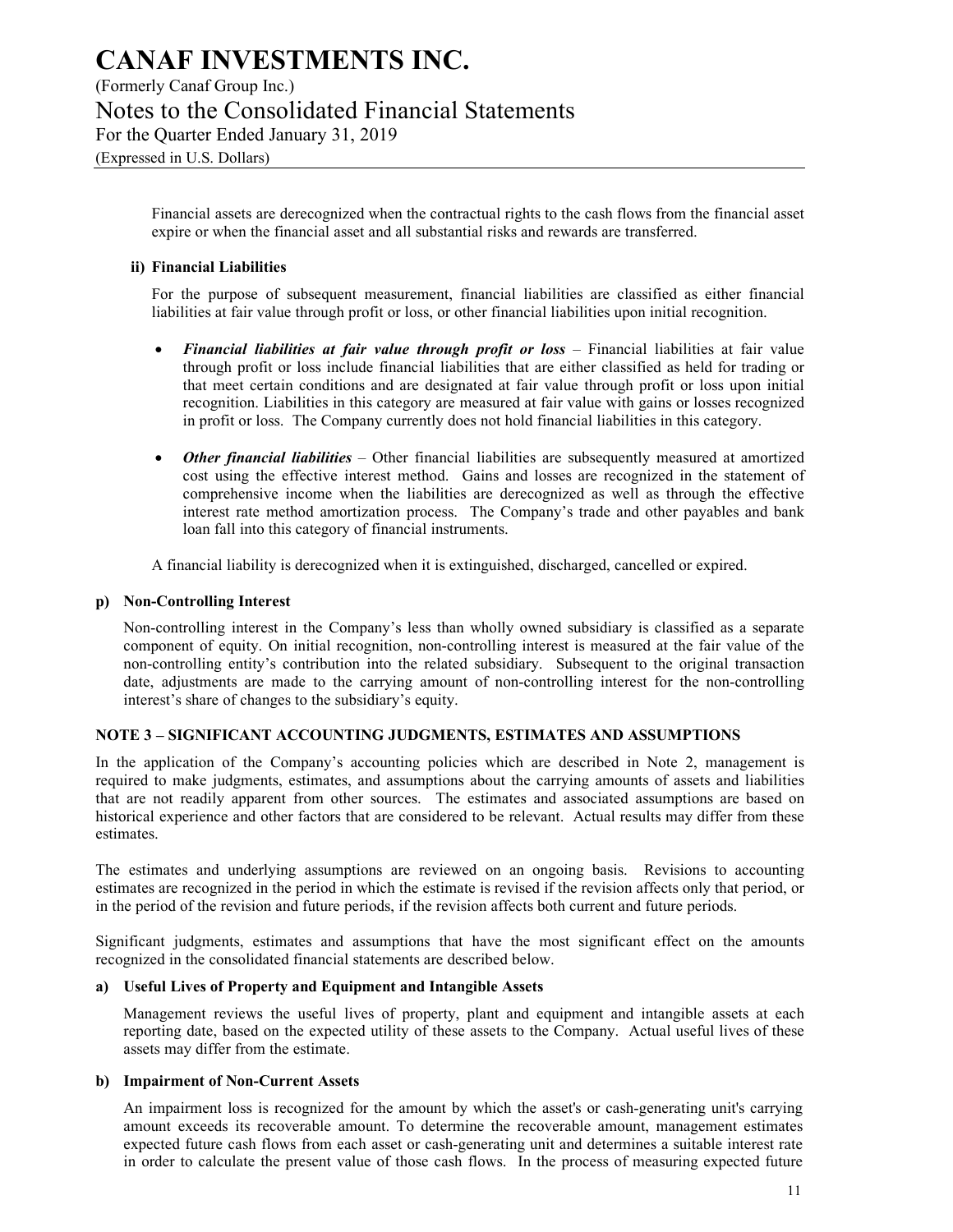(Formerly Canaf Group Inc.)

Notes to the Consolidated Financial Statements

For the Quarter Ended January 31, 2019

(Expressed in U.S. Dollars)

cash flows, management makes assumptions about future operating results. These assumptions relate to future events and circumstances. In addition, when determining the applicable discount rate, estimation is involved in determining the appropriate adjustments to market risk and asset-specific risk factors.

Actual results may vary and may cause significant adjustments to the Company's assets within the next financial year.

#### **c) Deferred Tax Assets**

Deferred tax assets, including those arising from un-utilized tax losses, require management to assess the likelihood that the Company will generate sufficient taxable earnings in future periods in order to utilize recognized deferred tax assets. Assumptions about the generation of future taxable profits depend on management's estimates of future cash flows. In addition, future changes in tax laws could limit the ability of the Company to obtain tax deductions in future periods. To the extent that future cash flows and taxable income differ significantly from estimates, the ability of the Company to realize the net deferred tax assets recorded at the reporting date could be impacted.

#### **NOTE 4 – ACCOUNTING STANDARDS ISSUED BUT NOT YET EFFECTIVE**

A number of new accounting standards, amendments to standards, and interpretations have been issued but not yet effective up the date of issuance of the Company's consolidated financial statements. The Company intends to adopt the following standards when they become effective:

#### **a) IFRS 9 – Financial Instruments**

IFRS 9 as issued reflects the first phase of the IASBs work on the replacement of IAS 39 and applies to classification and measurement of financial assets as defined in IAS 39. The mandatory effective date has been set for annual periods beginning on or after January 1, 2018 with early adoption permitted. The Company does not intend to early adopt IFRS 9. Based on current facts and circumstances, the Company do not expect its financial performance or disclosure to be materially affected by the application of the standard.

#### **b) IFRS 15 – Revenue from Contracts with Customers**

IFRS 15 clarifies the principles for recognizing revenue from contracts with customers. IFRS 15 will also result in enhanced disclosures about revenue, provide guidance for transactions that were not previously addressed comprehensively, and improve guidance for multiple-element arrangements. The standard is effective for annual periods beginning on or after January 1, 2018 with early adoption permitted. The Company does not intend to early adopt IFRS 15. Based on current facts and circumstances, the Company do not expect its financial performance or disclosure to be materially affected by the application of the standard.

#### **NOTE 5 – DUE FROM NON-CONTROLLING INTEREST**

On July 3, 2018, the Company sold a 30% interest of its subsidiary, Southern Coal (Proprietary) Limited ("Southern Coal"), to Amandla Amakhulu (Pty) Ltd. ("AAM") for the price of 18 million Rand (approximately \$1.3 million). AAM is a 100% black-owned company incorporated in South Africa, and the sales transaction complies with the Broad-Based Black Economic Empowerment ("BBBEE") incentive program in South Africa.

The sales proceeds are in the form of cumulative, redeemable preference shares of AAM in the amount of the purchase price, 18 million Rand (approximately \$1.3 million). These preference shares provide preferential dividends, until fully redeemed by AAM, with the dividends secured by an irrevocable direction from AAM to Southern Coal to pay the Company such dividends from any Southern Coal dividend distribution to AAM.

During the quarter ended the 31 January, 2019 dividends of \$135,441.52 were declared.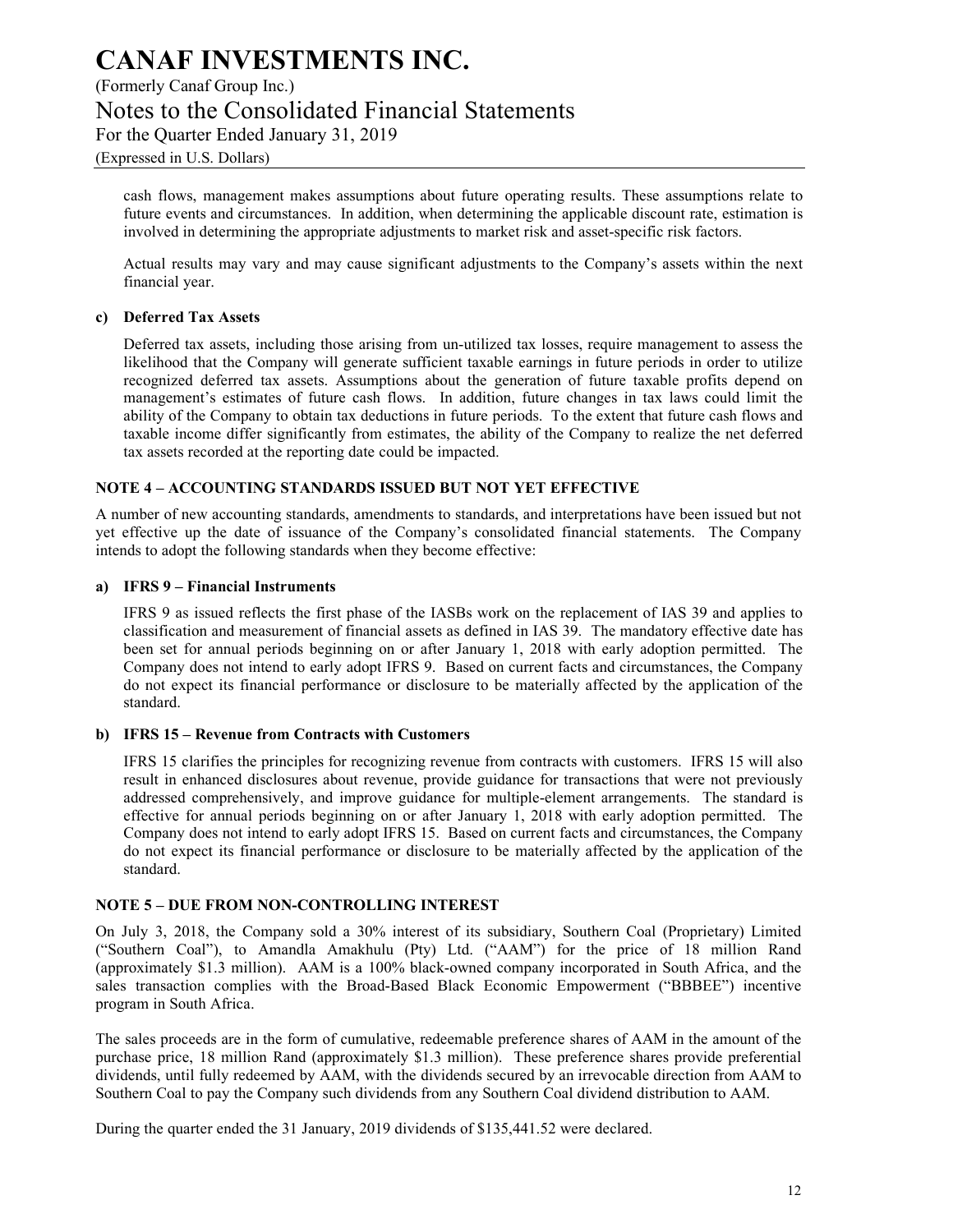### (Formerly Canaf Group Inc.)

Notes to the Consolidated Financial Statements

For the Quarter Ended January 31, 2019

(Expressed in U.S. Dollars)

The following table presents the dilution gain recorded on the sale of a 30% interest in Southern Coal:

| <b>Consideration Received</b>                                    | \$                     |
|------------------------------------------------------------------|------------------------|
| Cumulative Redeemable Preference Shares of AAM (18 Million Rand) | 1,389,058              |
| <b>Net Assets of Southern Coal</b>                               |                        |
| <b>Total Assets</b><br><b>Total Liabilities</b>                  | 3,137,562<br>2,982,532 |
| Non-Controlling Interest Percentage                              | 155,030<br>30%         |
|                                                                  | 46,509                 |
| <b>Dilution Gain on Sale of Interest in Southern Coal</b>        | 1.342.549              |

As there was no change in control of the Company's subsidiary, the dilution gain was recorded as additional paid-in capital.

The translated amount due from the non-controlling interest amount as of the balance sheet date is \$1,287,458 (\$1,250,290 as at October 31, 2018).

#### **NOTE 6 – SALES TAX RECEIVABLE (PAYABLE)**

|                                                      | <b>Jan 31</b> | <b>Oct 31</b> |
|------------------------------------------------------|---------------|---------------|
|                                                      | 2019          | 2018          |
|                                                      | S             |               |
| South African Value-Added Tax Receivable (Payable)   | (37, 844)     | 4,406         |
| Canadian Goods and Services Tax Receivable (Payable) | 463           | 153           |
|                                                      | (37,381)      | 4,559         |

#### **NOTE 7 – INVENTORIES**

|                          | <b>Jan 31</b> | <b>Oct 31</b> |
|--------------------------|---------------|---------------|
|                          | 2019          | 2018          |
|                          | S             | S             |
| Raw Materials            | 272,960       | 401,043       |
| Finished Goods – Calcine | 349,483       | 435,508       |
|                          | 622,443       | 836,551       |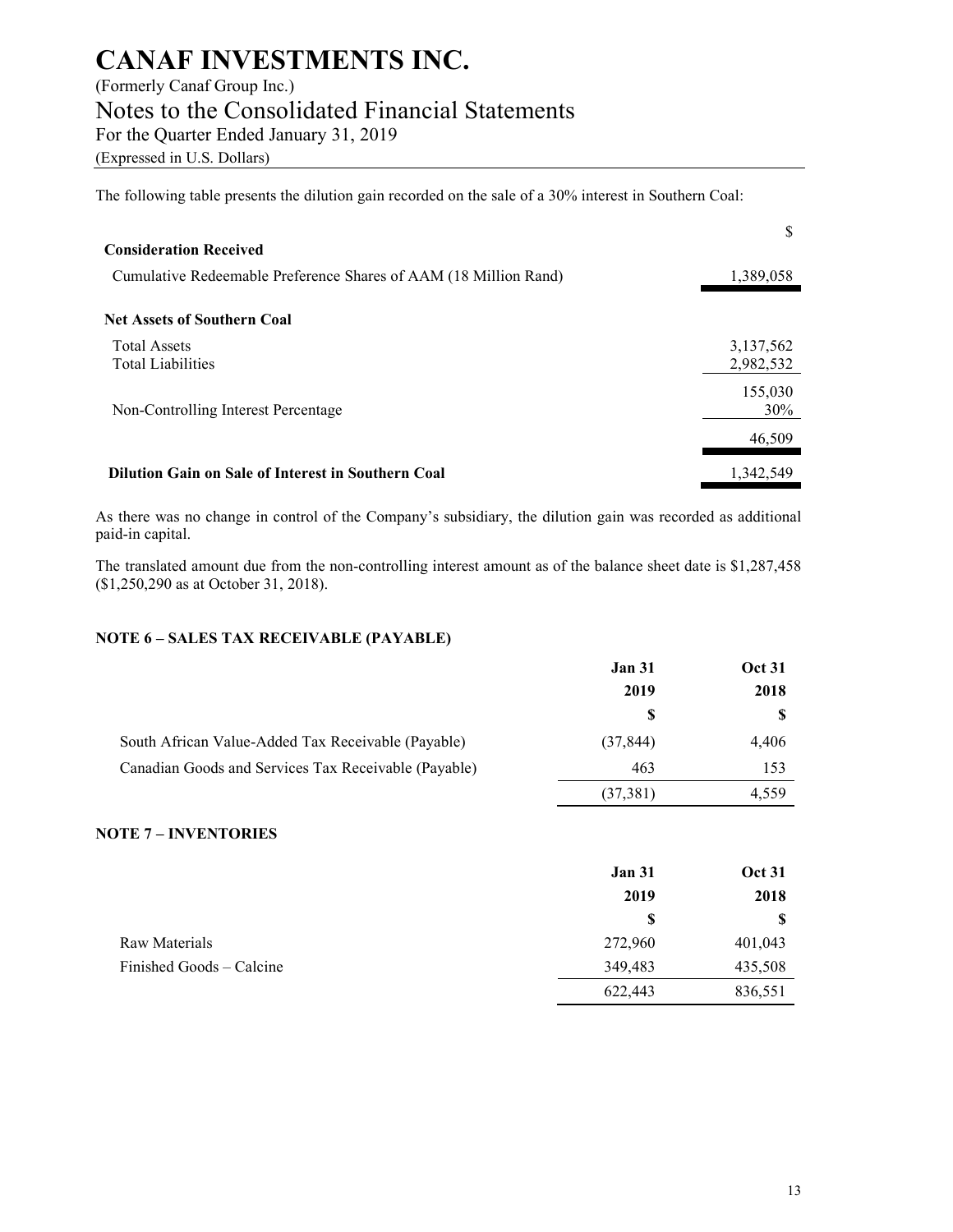(Formerly Canaf Group Inc.) Notes to the Consolidated Financial Statements For the Quarter Ended January 31, 2019

(Expressed in U.S. Dollars)

### **NOTE 8 – PROPERTY, PLANT AND EQUIPMENT**

|                                 |       |                 | Computer  | Leaseholds          | <b>Office</b>    | Plant &          |                 |            |
|---------------------------------|-------|-----------------|-----------|---------------------|------------------|------------------|-----------------|------------|
| <b>COST</b>                     | Land  | <b>Building</b> | Equipment | <b>Improvements</b> | <b>Equipment</b> | <b>Equipment</b> | <b>Vehicles</b> | Total      |
| Balance, October 31, 2017       | 7,423 | 156,709         | 15,777    | 162,761             | 16,335           | 4,655,404        | 135,221         | 5,149,630  |
| Additions                       |       | 86,816          | 1,273     |                     | 920              | 267,755          |                 | 356,765    |
| Foreign Currency Translation    | (0)   | (98,634)        | (831)     | (6,959)             | (811)            | (155, 969)       | (3,879)         | (267,084)  |
| Balance, October 31, 2018       | 7,423 | 144,891         | 16,219    | 155,802             | 16,444           | 4,767,190        | 131,342         | 5,239,311  |
| Additions/ (Disposals)          |       |                 |           |                     |                  |                  | (2, 473)        | (2, 473)   |
| Foreign Currency Translation    |       | 17,017          | 1,812     | 17,406              | 1,837            | 334,025          | 9,704           | 381,801    |
| Balance, January 31, 2019       | 7,423 | 161,908         | 18,031    | 173,208             | 18,281           | 5,101,215        | 138,573         | 5,618,639  |
| <b>ACCUMULATED DEPRECIATION</b> |       |                 |           |                     |                  |                  |                 |            |
| Balance, October 31, 2017       |       | 9,425           | 14,812    | 162,273             | 11,446           | 3,825,102        | 88,576          | 4,111,634  |
| Depreciation                    |       | 2,478           | 817       | 532                 | 954              | 387,185          | 17,971          | 409,937    |
| Foreign Currency Translation    |       | (2,731)         | (734)     | (7,003)             | (606)            | (135, 151)       | (4,094)         | (150, 319) |
| Balance, October 31, 2018       |       | 9,172           | 14,895    | 155,802             | 11,794           | 4,077,136        | 102,453         | 4,371,252  |
| Depreciation                    |       | 799             | 212       |                     | 233              | 92,208           | 7,291           | 100,743    |
| Foreign Currency Translation    |       | 1,072           | 1,677     | 17,406              | 1,330            | 262,370          | (8, 195)        | 275,660    |
| Balance, January 31, 2019       |       | 11,043          | 16,784    | 173,208             | 13,357           | 4,431,714        | 101,549         | 4,747,655  |
| <b>NET BOOK VALUE</b>           |       |                 |           |                     |                  |                  |                 |            |
| Balance, October 31, 2018       | 7,423 | 135,719         | 1,324     |                     | 4,650            | 690,054          | 28,889          | 868,059    |
| Balance, January 31, 2019       | 7,423 | 150,865         | 1,247     |                     | 4,924            | 669,501          | 37,024          | 870,984    |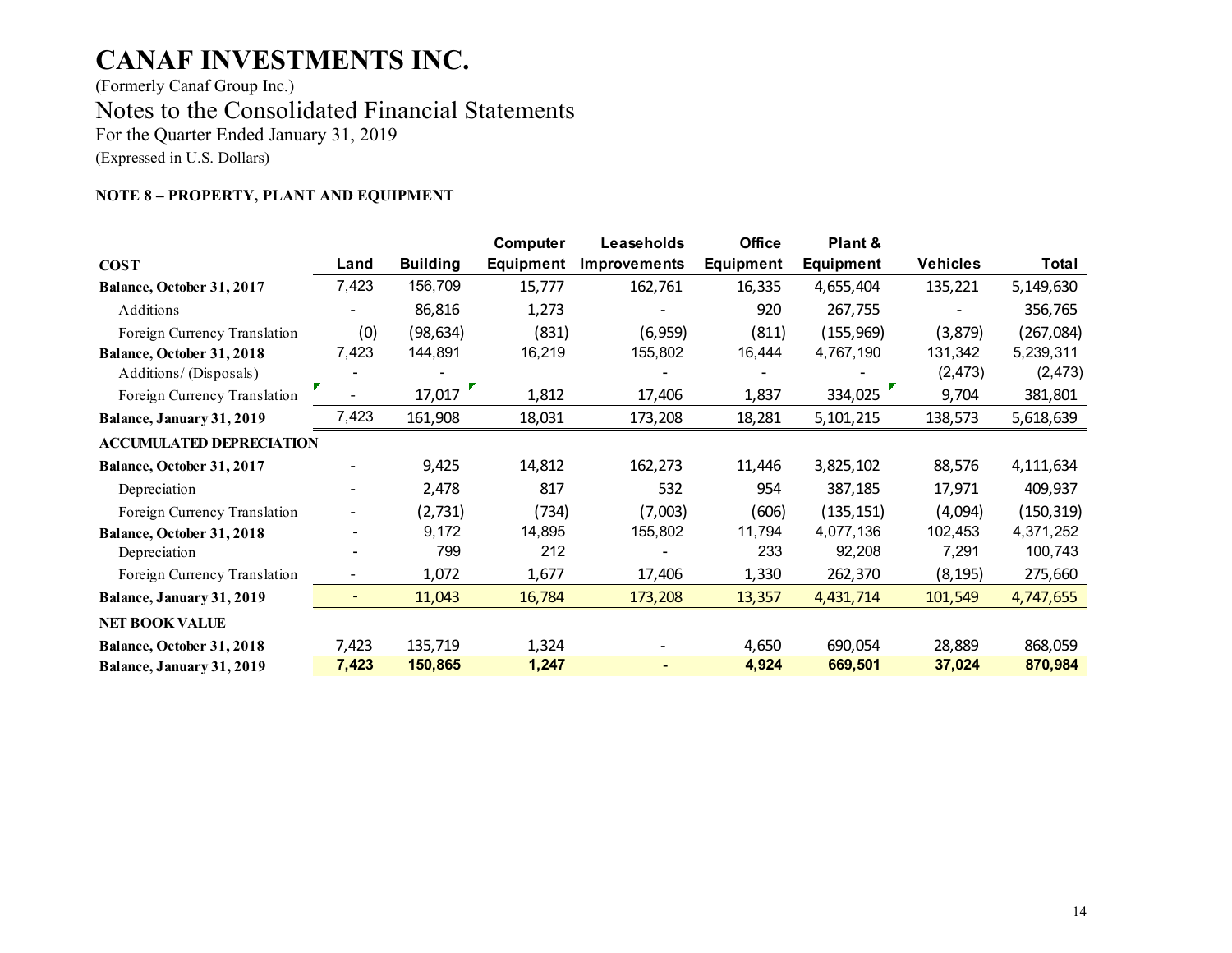### (Formerly Canaf Group Inc.)

Notes to the Consolidated Financial Statements

For the Quarter Ended January 31, 2019

(Expressed in U.S. Dollars)

### **NOTE 9 – TRADE AND OTHER PAYABLES**

|                          | <b>Jan 31</b> | <b>Oct 31</b> |
|--------------------------|---------------|---------------|
|                          | 2019          | 2018          |
|                          | S             | S             |
| <b>Trade Payables</b>    | 724,667       | 1,036,256     |
| Payroll Payable          | $\mathbf{0}$  | 28,930        |
| <b>Accrued Liability</b> | 21,033        | 23,041        |
|                          | 745,700       | 1,088,227     |
| NOTE 10 - BANK LOAN      |               |               |
| Bank Loan                |               | 78,412        |
| Less: Current Portion    |               | (78, 412)     |
| Non-Current Portion      |               |               |

The bank loan bears interest at 10.25% per annum, and matured on January 7, 2019, and is secured by the Company's furnace acquired with the proceeds from the loan. The bank loan is repayable in blended monthly payments of Rand 391,624 (\$26,507 translated at October 31, 2018 exchange rate). During the quarter ended 31 January, 2019, the company incurred interest expense totaling \$1,398 (Year ended October 31, 2018 - \$27,853).

### **NOTE 11 – SHARE CAPITAL**

The Company is authorized to issue an unlimited number of common shares without par value. As at January 31, 2018, the Company had 47,426,195 common shares issued and outstanding as presented in the consolidated statements of changes in shareholders' equity. There are no stock options and share purchase warrants outstanding as at January 31, 2019.

### **NOTE 12 – RELATED PARTY TRANSACTIONS**

In addition to those transactions disclosed elsewhere in these consolidated financial statements, the Company has amounts owed to the following related parties:

|                        |                                                             | <b>3 Months Ended</b>          |        |
|------------------------|-------------------------------------------------------------|--------------------------------|--------|
|                        |                                                             | <b>Jan 31</b><br><b>Jan 31</b> |        |
|                        |                                                             | 2019                           | 2018   |
| <b>Services</b>        | Party                                                       |                                | -SS    |
| Professional Fees      | CFO and director of the Corporation                         | 5,835                          |        |
| Professional Fees      | Former CFO and director of the Corporation                  |                                | 27,759 |
| <b>Consulting Fees</b> | President, CEO and director of the Corporation              | 17.756                         | 18,030 |
| Directors Fees         | Directors of the coal processing operations in South Africa | 32,474                         | 38,081 |

All related party transactions were in the normal course of operations and were measured at the exchange value, which represented the amount of consideration established and agreed to by the related parties.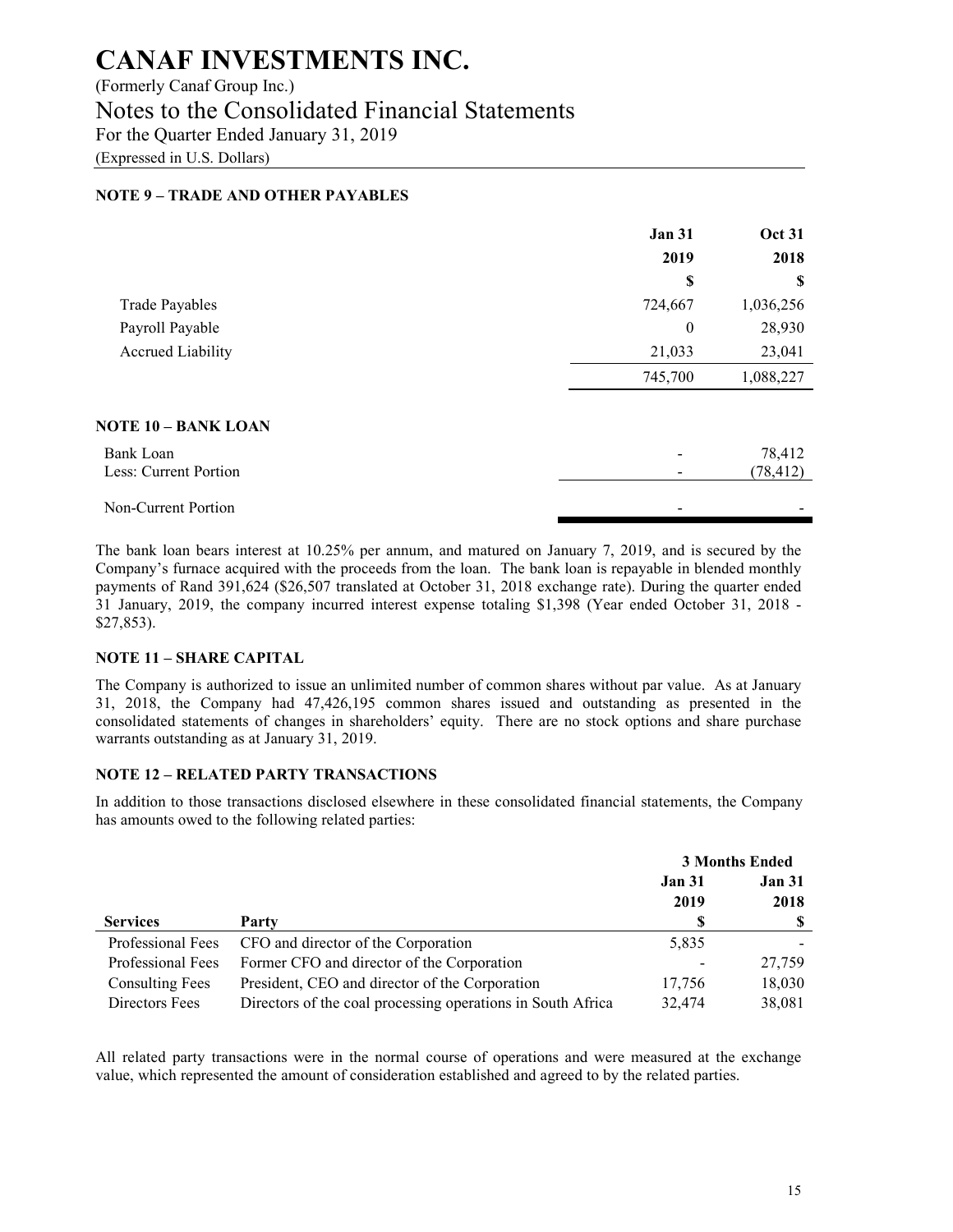(Formerly Canaf Group Inc.) Notes to the Consolidated Financial Statements For the Quarter Ended January 31, 2019 (Expressed in U.S. Dollars)

### **NOTE 13 – SUPPLEMENTAL CASH FLOW INFORMATION**

### **a) Change in Non-Cash Working Capital Accounts**

|                               | 2019<br>\$ | 2018<br>S  |
|-------------------------------|------------|------------|
| Trade Receivables             | (280, 271) | 20,389     |
| Sales Tax Receivable          | 41,940     | (39,756)   |
| Inventories                   | 214,108    | (496, 292) |
| Prepaid Expenses and Deposits | (1,068)    | 13,500     |
| Trade and Other Payables      | (342, 527) | 412,178    |
| Income Taxes Payable          | 72,248     | (71, 283)  |
|                               | (295, 572) | (161, 264) |
|                               |            |            |

### **b) Other Items**

| Interest Paid     | 1.398  | 27,853  |
|-------------------|--------|---------|
| Interest Received | 38.759 | 101.284 |
| Income Tax Paid   | $\sim$ | 277,842 |

### **NOTE 14 – COST OF SALES**

|                                         | <b>3 Months Ended</b><br><b>Jan 31</b> |            |  |
|-----------------------------------------|----------------------------------------|------------|--|
|                                         |                                        |            |  |
|                                         | 2019                                   | 2018       |  |
|                                         | \$                                     | S          |  |
| Inventories, Beginning of the Year      | 836,551                                | 472,221    |  |
| Analysis Fees                           | 645                                    | 2,434      |  |
| Depreciation                            | 99,944                                 | 96,010     |  |
| Electricity                             | 17,361                                 | 105,414    |  |
| Fuel, Oil and Lubricants                | 25,384                                 | 9,923      |  |
| Professional and Project Management Fee | 3,529                                  | 1,293      |  |
| <b>Medical Expenses</b>                 | 1,669                                  | 1,756      |  |
| <b>Product Purchases</b>                | 1,481,068                              | 2,707,945  |  |
| Protective Clothing                     | 2,052                                  | 2,410      |  |
| Provident Fund                          | 4,029                                  | 3,081      |  |
| Machinery Rental                        | 12,669                                 | 104,180    |  |
| Repairs and Maintenance                 | 57,207                                 | 92,786     |  |
| Salaries and Benefits                   | 77,726                                 | 106,202    |  |
| Transportation                          | 92,723                                 | 214,357    |  |
| Inventories, End of the Quarter         | (622, 443)                             | (895, 361) |  |
|                                         | 2,090,114                              | 3,024,651  |  |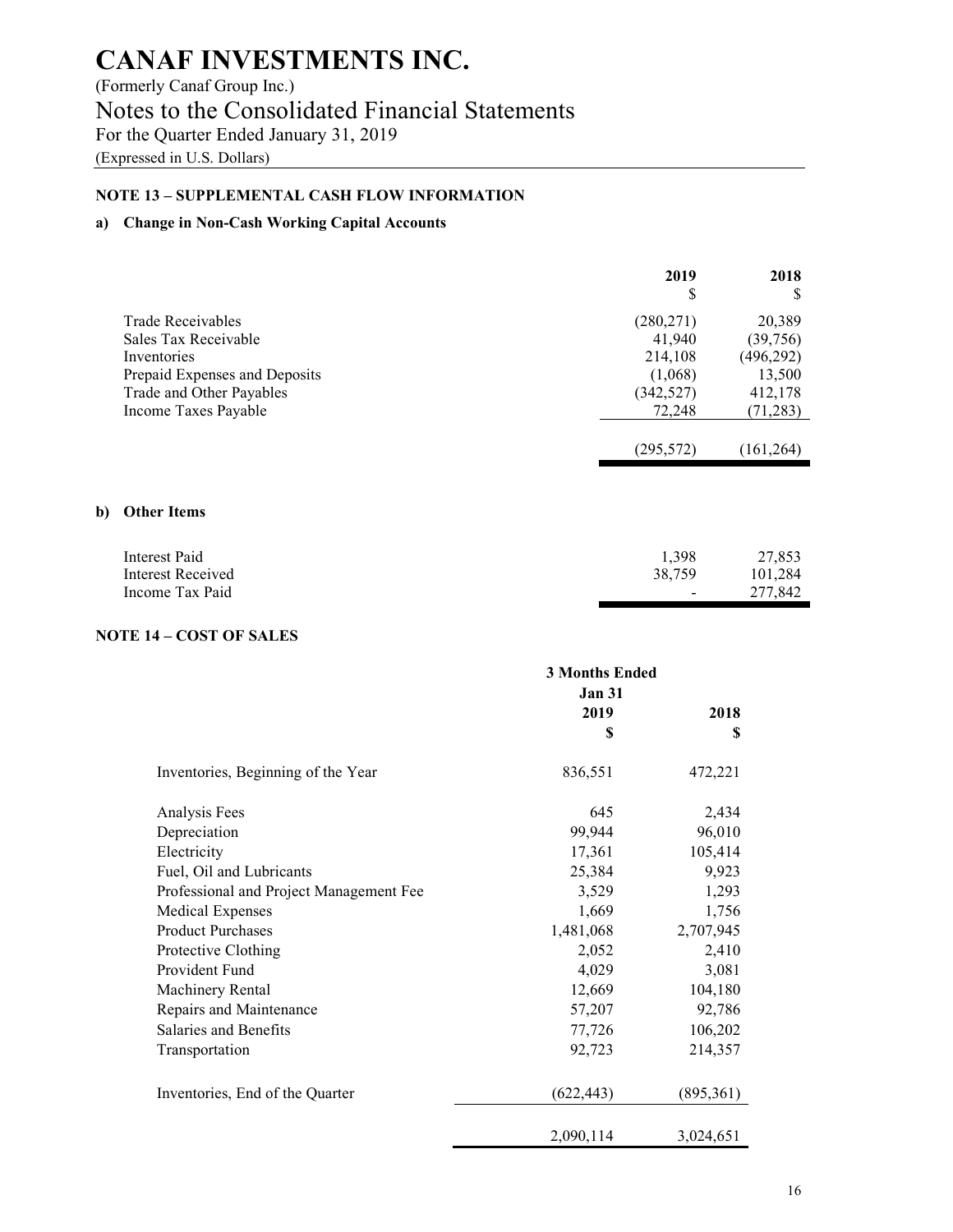(Formerly Canaf Group Inc.)

Notes to the Consolidated Financial Statements

For the Quarter Ended January 31, 2019

(Expressed in U.S. Dollars)

### **NOTE 15 – GENERAL AND ADMINISTRATIVE EXPENSES**

|                                        | <b>3 Months Ended</b> |         |
|----------------------------------------|-----------------------|---------|
|                                        | <b>Jan 31</b>         |         |
|                                        | 2019                  | 2018    |
|                                        | \$                    | S       |
| <b>Bank Charges and Interest</b>       | 976                   | 109     |
| <b>Consulting Fees</b>                 | 17,756                | 27,759  |
| Management Fees                        | 35,361                | 38,081  |
| Office, Insurance and Sundry           | 21,168                | 67,702  |
| Professional Fees                      | 23,025                | 26,159  |
| Promotion                              | 384                   | 143     |
| Telephone                              | 2,658                 | 1,064   |
| Transfer Agent and Filing Fees         | 382                   | 664     |
| Travel                                 | 7,849                 | 6,211   |
| Broad-Based Black Economic Empowerment | 9,717                 |         |
|                                        | 119,276               | 167,892 |

#### **NOTE 16 – ECONOMIC DEPENDENCE**

Sales from the Company's South African coal processing business are substantially derived from two customers and as a result, the Company is economically dependent on these customers. The Company's exposure to credit risk is limited to the carrying value of its accounts receivable. As at January 31, 2019, trade receivables of \$1,521,001 were due from these customers and were collected subsequent to the quarter end.

### **NOTE 17 – COMMITMENT**

The Company has an agreement to lease premises for its coal processing plant in South Africa for a term of ten years, expiring on December 31, 2020, with a monthly rent of Rand 35,000 (\$2,369). Future minimum annual lease payments are as follows:

|      | S      |
|------|--------|
| 2019 | 28,427 |
| 2020 | 28,427 |
| 2021 | 4,738  |
|      |        |
|      | 61,592 |
|      |        |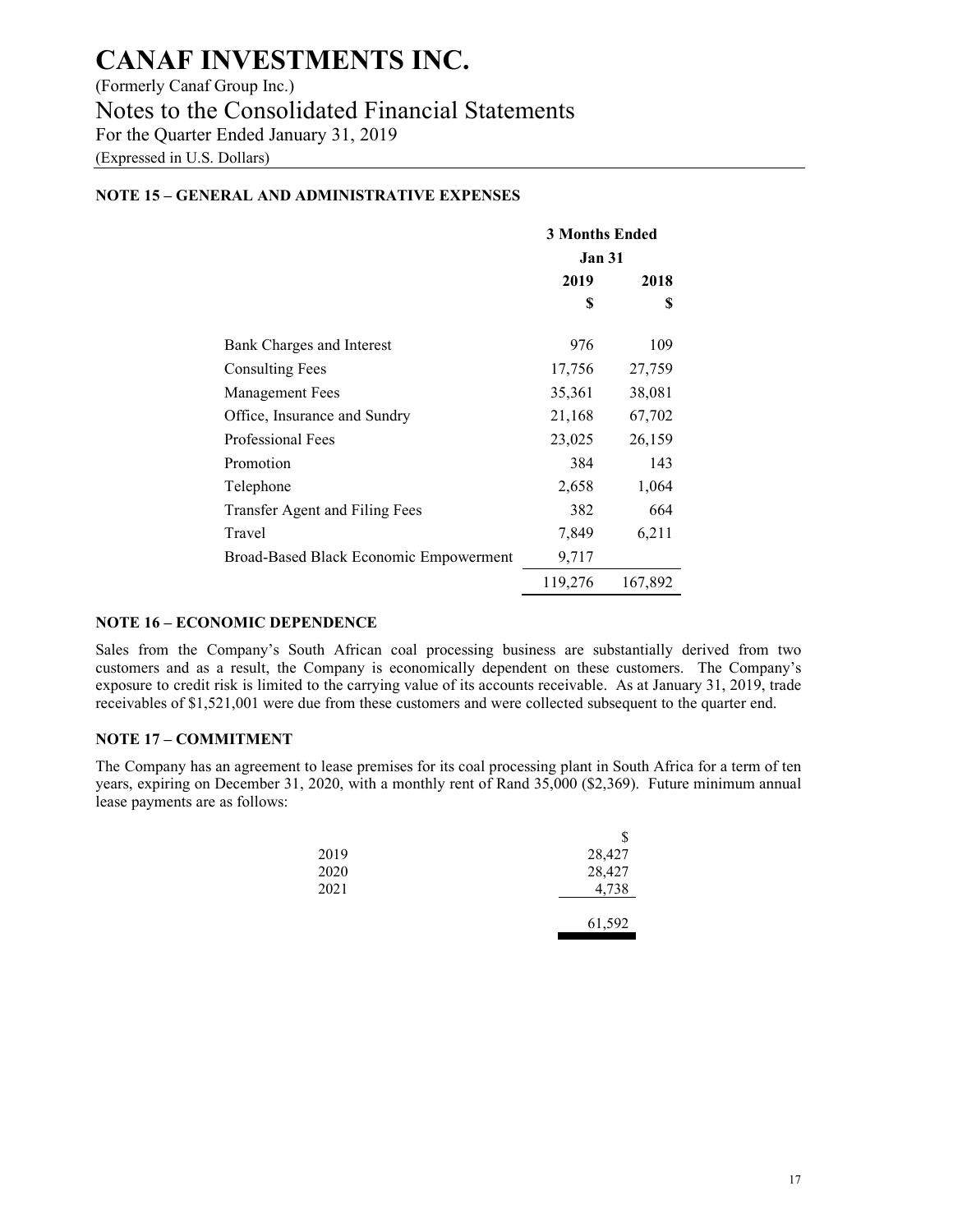(Formerly Canaf Group Inc.)

Notes to the Consolidated Financial Statements

For the Quarter Ended January 31, 2019

(Expressed in U.S. Dollars)

### **NOTE 18 – SEGMENT INFORMATION**

The Company operates in two reportable operating segments: the head office operations in Canada and the coal processing business in South Africa.

|                                        | Canada<br>S | South Africa | Total      |
|----------------------------------------|-------------|--------------|------------|
| <b>January 31, 2019</b>                |             |              |            |
| Net (Loss) Income for the Year         | (36,099)    | 223,466      | 187,367    |
| Revenues                               |             | 2,419,633    | 2,419,633  |
| Gross Profit                           |             | 329,519      | 329,519    |
| Depreciation – Cost of Sales           |             | 100,743      | 100,743    |
| Interest Expense (Note 13)             |             | 1,398        | 1,398      |
| Current Income Tax Expense             |             | 66,965       | 66,965     |
| <b>Current Assets</b>                  | 118,732     | 2,639,554    | 2,758,286  |
| Property, Plant and Equipment (Note 8) |             | 870,984      | 870,984    |
| Interest Bearing Borrowings (Note 5)   |             | 1,287,458    | 1,287,458  |
| Intangible Assets                      |             |              | L          |
| <b>Total Assets</b>                    | 118,732     | 4,797,997    | 4,916,729  |
|                                        |             |              |            |
|                                        | Canada      | South Africa | Total      |
|                                        | \$          | S            | \$         |
| October 31, 2018                       |             |              |            |
| Net (Loss) Income for the Year         | (219, 274)  | 843,158      | 623,884    |
| Revenues                               |             | 14,673,658   | 14,673,658 |
| Gross Profit                           |             | 1,171,328    | 1,173,806  |
| Depreciation – Cost of Sales           |             | 409,937      | 409,937    |
| Interest Expense (Note 13)             |             | 27,853       | 27,853     |
| Current Income Tax Expense             |             | 206,559      | 206,559    |
| Deferred Income Tax Recovery           |             | 133,176      | 133,176    |
| <b>Current Assets</b>                  | 108,523     | 2,547,564    | 2,656,087  |
| Property, Plant and Equipment (Note 8) |             | 868,059      | 868,059    |
| Interest Bearing Borrowings (Note 5)   |             | 1,250,290    | 1,250,290  |
| Intangible Assets                      |             |              | 1          |

Total Assets 108,523 4,665,914 4,774,437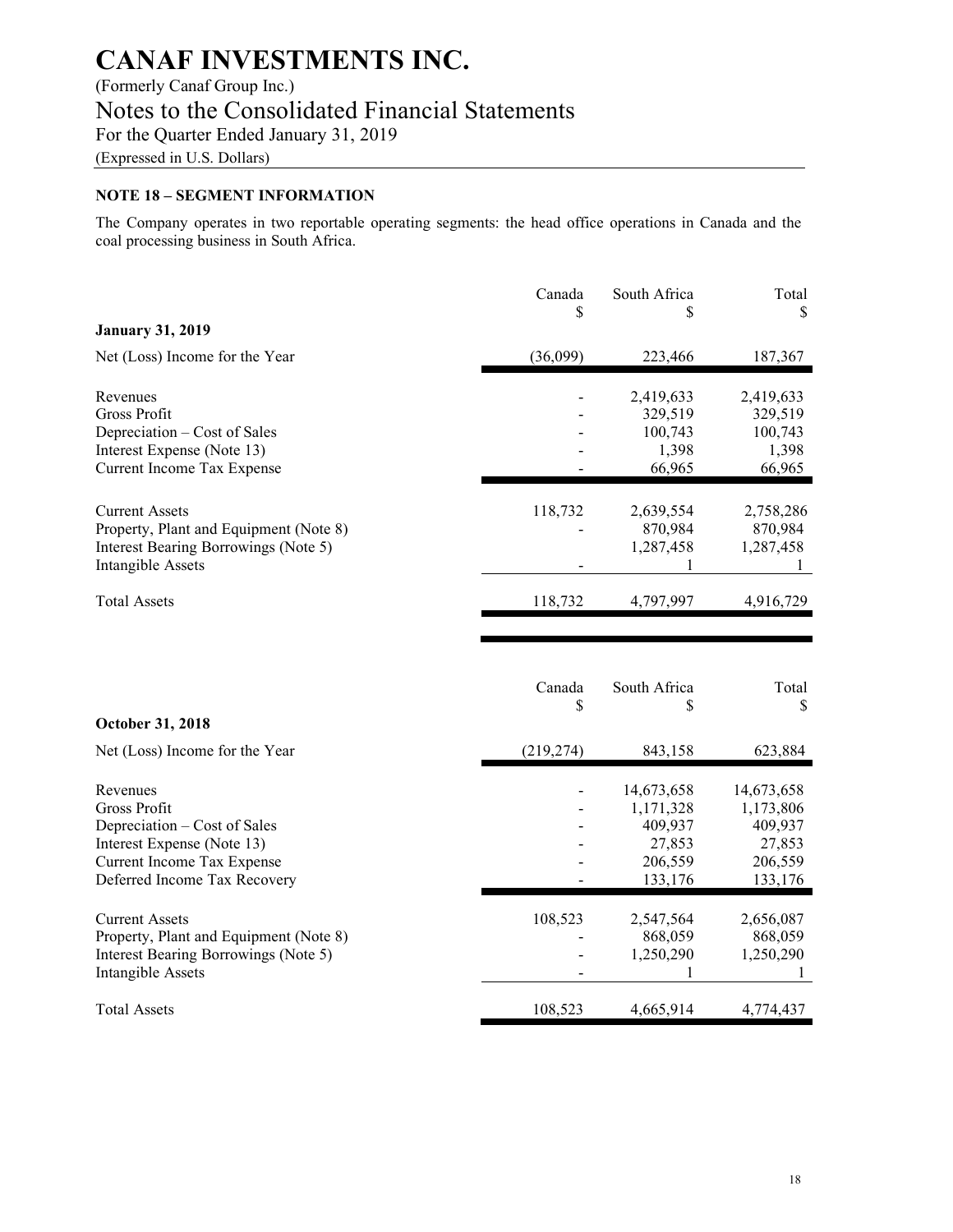### **CANAF INVESTMENTS INC.**  (Formerly Canaf Group Inc.) Notes to the Consolidated Financial Statements For the Quarter Ended January 31, 2019 (Expressed in U.S. Dollars)

### **NOTE 19 – CAPITAL RISK MANAGEMENT**

The Company's objectives in managing its capital are to ensure adequate resources are available to fund its coal processing business in South Africa, to seek out and acquire new projects of merit, and to safeguard its ability to continue as a going concern. The Company manages its share capital as capital, which as at January 31, 2019, totaled \$8,079,463 (2018 – \$8,079,463).

The Company manages its capital structure in a manner that provides sufficient funding for operational and capital expenditure activities. Funds are secured through the sale of calcine in South Africa and, when necessary, through debt funding or equity capital raised by means of private placements. There can be no assurances that the Company will be able to obtain debt or equity capital in the case of operating cash deficits.

The Company may, from time to time, invest capital that is surplus to immediate operational needs in shortterm, liquid, and highly rated financial instruments held with major financial institutions, or in marketable securities. The Company may also, from time to time, enter into forward foreign exchange and commodity price contracts to hedge a portion of its exposure to movements in foreign exchange and commodity prices.

The Company has no externally imposed capital requirements and has not paid or declared any dividends since the date of incorporation, nor are any contemplated in the foreseeable future. There were no changes in the Company's approach to capital management during the quarter ended January 31, 2019.

#### **NOTE 20 – FINANCIAL RISK MANAGEMENT OBJECTIVES AND POLICIES**

The Company is exposed to various risks in relation to financial instruments. The Company's financial assets and liabilities by category are summarized in Note 2(o). The Company's risk management is coordinated at its head office in Canada in close co-operation with the board of directors and focuses on actively securing the Company's short to medium-term cash flows and raising finances for the Company's capital expenditure program. The Company does not actively engage in the trading of financial assets for speculative purposes. The most significant financial risks to which the Company is exposed are described below.

#### **a) Foreign Currency Risk**

Foreign exchange risk arises because of fluctuations in exchange rates. The Company conducts a significant portion of its business activities in foreign currencies. The Company's subsidiaries, principally located in South Africa, routinely transact in the local currency, exposing the Company to potential foreign exchange risk in its financial position and cash flows.

The assets, liabilities, revenue and expenses that are denominated in foreign currencies will be affected by changes in the exchange rate between the United States dollar and these foreign currencies. The Company has outstanding debt obligations that are payable in South African Rand. The Company does not currently use financial instruments to mitigate this risk.

#### **b) Credit Risk**

Credit risk is the risk of loss associated with a counterparty's inability to fulfill its payment obligations. The Company limits its exposure to credit loss for cash by placing its cash with high quality financial institutions and for trade receivables by performing standard credit checks. The credit risk for cash and trade receivables is considered negligible since the counterparties are reputable banks with high quality external credit ratings and customers with no history of default.

The Company has credit risk exposure related to its economic dependence on two customers for its calcine sales (Note 16). The Company has assessed its exposure to credit risk and has determined that no significant risk exists from these concentrations of credit.